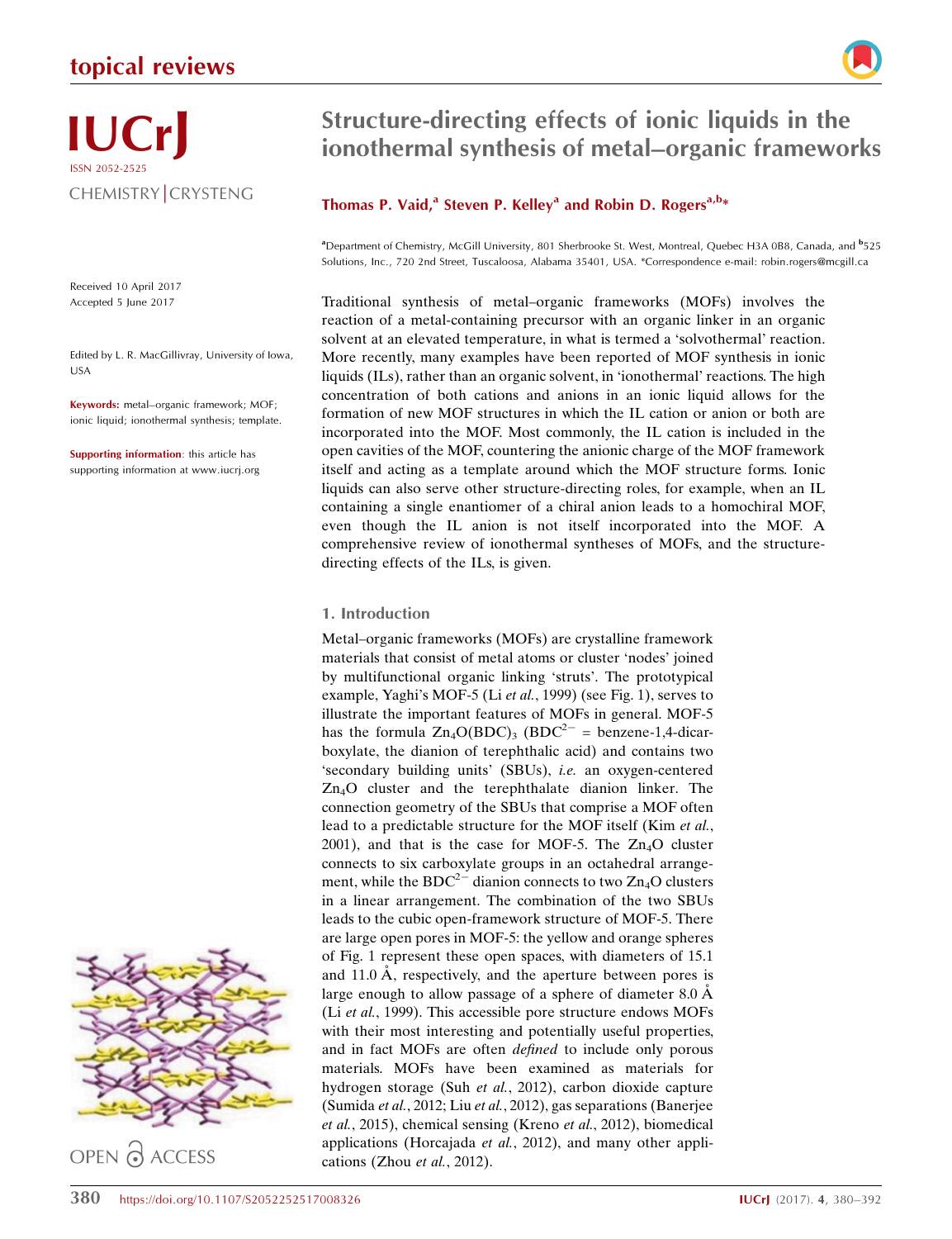

Figure 1

MOF-5, or  $Zn_4O(BDC)_{3}$ , with the yellow and orange spheres representing open space. From Hermes et al. (2006). Published by The Royal Society of Chemistry. Used with permission.

There is some disagreement about what materials should be defined as MOFs. Omar Yaghi, who actually coined the term 'metal–organic framework', has suggested that it should refer to networks in which the bonds between metals and the organic linkers are formed with a functionality on the organic linker that would have a negative charge when not bound to the metal, as in a carboxylate, rather than be neutral, as in the N atoms of the pyridyl groups in 4,4'-bipyridine (Tranchemontagne et al., 2009). Other functionalities that can form such bonds include imidazolate (and other azolates) and phosphonates. Such bonds are usually significantly stronger than the coordinate covalent or dative bonds formed by a pyridyl or similar moiety, which means that metal–carboxylate or similar bonds generally lead to more stable frameworks, but at the same time makes obtaining crystalline materials more challenging (Jiang et al., 2016). Yaghi has suggested that the term coordination polymer be used to describe network materials formed by the weaker dative metal–ligand bonds, as in, for example, the diamondoid framework formed by the reaction of Cu<sup>+</sup> and tetra(4-cyanophenyl)methane (Hoskins  $\&$ Robson, 1989). On the other hand, an International Union of Pure and Applied Chemistry (IUPAC) recommendation on nomenclature suggested that a coordination polymer refer to any coordination compound with extended bonding in one, two, or three dimensions (with bonds of either type referred to above), a coordination network refer to a coordination polymer with extended bonding in two or three dimensions, and a metal–organic framework refer to a porous coordination network (Batten et al., 2013). In any case, the vast majority of materials in this review are formed via metal–carboxylate linkages, and thus have the type of bonding appropriate for MOFs under Yaghi's definition. Many are porous (or potentially porous) and are therefore MOFs under the IUPAC definition; however, many are not porous. Nevertheless, the nonporous inorganic–organic framework materials (usually based on carboxylate linkages) are called MOFs by their creators, and are included in this review.

The topic of this review is the use of ionic liquids (ILs) in the synthesis of MOFs. Ionic liquids are usually defined as materials that are composed entirely of ions and that have a melting point below 373 K (Rogers & Seddon, 2003). Some of the most common ILs are based on 1,3-dialkylimidazolium cations and weakly coordinating inorganic anions, such as tetrafluoroborate  $(BF_4^-)$ , hexafluorophosphate  $(PF_6^-)$ , trifluoromethanesulfonate (triflate, OTf<sup>-</sup>) and bis(trifluoromethanesulfonyl)imide  $(NTf_2^-)$  (see Fig. 2). Many of the 1,3dialkylimidazolium cations are derived from 1-methylimidazole and thus have a methyl group as one of the alkyl substituents; a common abbreviation for such cations uses a  $C_x$ designation for the other alkyl substituent  $(x =$  the alkyl-chain length) and 'mim' for the methylimidazole portion, such that 1-ethyl-3-methylimidazolium is  $[C_2mim]^+$  and 1-butyl-3methylimidazolium is  $[C_4mim]^+$  (see Fig. 2). While weakly coordinating and relatively chemically inert anions such as those listed above are most commonly used in ILs, several of the ILs in this review contain halide anions, such as chloride or bromide, which can result in the anions themselves being incorporated into the MOF framework.

A number of the properties of ILs are quite different from those of traditional solvents, and they can offer practical advantages and also access to new materials in the synthesis of MOFs. For example, ILs have extremely small or zero vapor pressure, which means that moderate-to-high-temperature synthetic reactions can be carried out in ILs with no need for either reflux condensers or a sealed system that can contain the autogenous pressure that would be generated with a traditional solvent. In contrast, a MOF synthesis in dimethylformamide (DMF), for example, would be limited in temperature range to the boiling point of DMF (425 K) with a reflux condenser, or would require a sealed vessel that can withstand the pressure generated by DMF at temperatures above its boiling point. The traditional synthesis of MOFs occurs in organic solvents at elevated temperatures, termed 'solvothermal' synthesis; by analogy, synthesis in ionic liquids is termed 'ionothermal' synthesis.

The most important property of ILs in the synthesis of MOFs is the presence of high concentrations of ions, and the opportunity to tune the properties of those ions to obtain new materials. Because charged ions are present, it is possible to create MOF frameworks with a net charge, with that charge



Structures of two common 1,3-dialkylimidazolium cations, *i.e.*  $[C_2min]^+$ and  $[C_4mim]^+$ , and two common anions, *i.e.* OTf<sup>-</sup> and NTf<sub>2</sub><sup>-</sup>, in ionic liquids.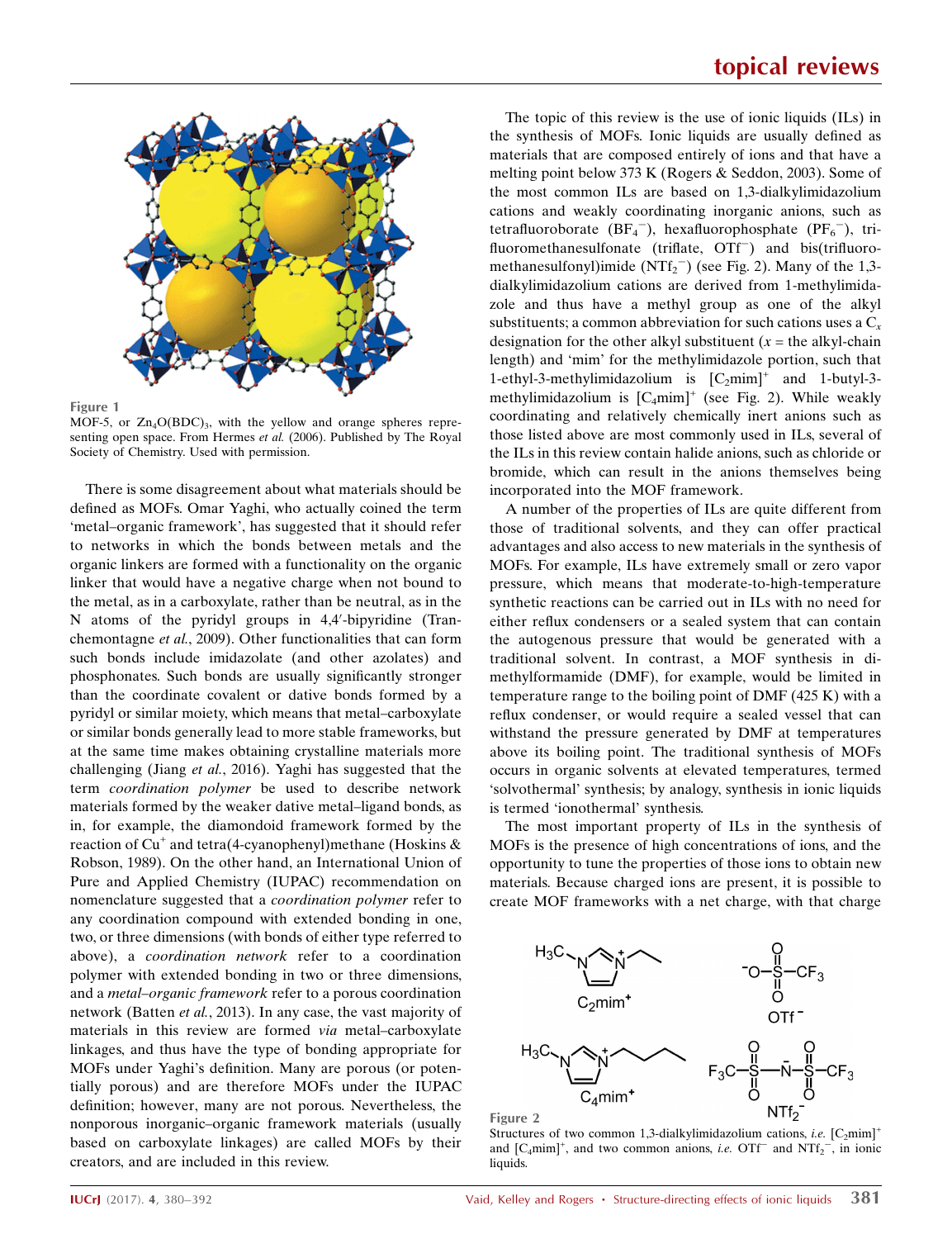# topical reviews

Table 1

Metal–organic frameworks and the ionic liquids in which they were synthesized.

| Metal-organic framework                                                                                                            | Ionic liquid                                                                          | Reference                                     |
|------------------------------------------------------------------------------------------------------------------------------------|---------------------------------------------------------------------------------------|-----------------------------------------------|
|                                                                                                                                    |                                                                                       |                                               |
|                                                                                                                                    | §2: neither IL cation nor anion incorporation                                         |                                               |
| $Zn_4(BTC)_2(\mu_4-O)(H_2O)_2$                                                                                                     | $[C_2min][Br]$                                                                        | Xu et al. (2008c)                             |
| $[NBu_4]_2[Cu(BBTZ)_2(Mo_8O_{26})]$                                                                                                | [C, min][Br]                                                                          | Fu et al. (2012, 2011)                        |
| $(1-min)Ni(BDC)$                                                                                                                   | [C <sub>3</sub> min][Br]                                                              | Hogben et al. (2006)                          |
| $Zn_3(BDC)_{3}(1-min)_{2}$                                                                                                         | $[C_4 \text{mim}][BF_4]$                                                              | Wang et al. (2008)                            |
| $Co[4,5-di(N-acetyl)amino-2-methylimdiazolate]$                                                                                    | $[NEt_4][2-methyl-4,5-dicyanoimidazolate]$                                            | Mondal et al. (2014)                          |
| $Zn(C_2O_4)(C_3N_2H_4)$                                                                                                            | $[C_2min][NTf_2]$                                                                     | Martins et al. (2010)                         |
| $Zn(C_3N_2H_3)$                                                                                                                    | [C, min][NTf <sub>2</sub> ]                                                           | Martins et al. (2010)                         |
| $Zn(OAc)(C_3N_2H_3)$                                                                                                               | $[C_2min][NTf_2]$                                                                     | Martins et al. (2010)                         |
| $Zn_4(C_3N_2H_3)_8(C_3N_2H_4)$                                                                                                     | $[C_2min][NTf_2]$                                                                     | Martins et al. (2010)                         |
| $M_3[Fe(CN)_6]_2$ ( <i>M</i> = Ni, Cu, Co)                                                                                         | [C <sub>n</sub> mim][BF <sub>4</sub> ], [C <sub>n</sub> mim][Cl] (n = 2, 4, 10)       | Clavel et al. (2006); Larionova et al. (2008) |
|                                                                                                                                    |                                                                                       |                                               |
|                                                                                                                                    | §3: IL cation incorporation/templating                                                |                                               |
| $[C_2min][Cd(BTC)]$                                                                                                                | [C <sub>2</sub> min][Br]                                                              | Liao et al. (2006)                            |
| [C <sub>n</sub> mim][Mn(BTC)] $(n = 2 \text{ or } 3)$                                                                              | $[C_2 \text{min}][X]$ or $[C_3 \text{min}][X]$ $(X = \text{Cl}, \text{Br}, \text{I})$ | Xu et al. (2013)                              |
| $[C_2min]_2[M_3(BTC)_2(OAc)_2]$ ( <i>M</i> = Ni, Co)                                                                               | $[C_2min][Br]$                                                                        | Lin et al. (2006)                             |
| $[C3min]$ <sub>2</sub> $[C0$ <sub>2</sub> $(BTC)$ <sub>2</sub> $(H2O)$ <sub>2</sub> $]$                                            | $[C_3min][Br]$ - $[C_4min][NTf_2]$ mixture                                            | Wang et al. (2011)                            |
| $[C_nmin][Ga(BDC)2]$ ( <i>n</i> = 2 or 3)                                                                                          | [C <sub>n</sub> mim][Br] $(n = 2 \text{ or } 3)$                                      | Li & Liu (2015)                               |
| $[C_nmin]_2[Co_3(BDC),Br_2](n = 2, 3, 4)$                                                                                          | $[C_{n}min][Br]$ $(n = 2, 3, 4)$                                                      | Xu et al. (2014)                              |
| $[C5min]_2[C03(BDC)4]$                                                                                                             | [C <sub>5</sub> min][Br]                                                              | Xu et al. (2014)                              |
| $[C_nmin]_2[Co_3(BDC)_3X_2]$ $(n = 2, 3, 4, 5; X = Cl, I)$                                                                         | $[C_nmin][X]$ ( <i>n</i> = 2, 3, 4, 5; <i>X</i> = Cl, I)                              | Zhang et al. $(2016b)$                        |
| $Co3(BDC)3(imidazole)2$                                                                                                            | $[C2min][Br]$ , imidazole                                                             | Wang et al. (2011)                            |
| $[C_4mim]_2[Cd_3(BDC),Br_2]$                                                                                                       | $[C_4mim][Br]$                                                                        | Liao & Huang $(2006)$                         |
| $[C_2min]_2[Zn_3(BDC)_3Cl_2]$                                                                                                      | [C <sub>2</sub> min][Cl]                                                              | Tapala et al. (2014)                          |
| $[C_4min]_2[Zn_3(BDC)_3Cl_2]$                                                                                                      | $[C_4min][Cl]$                                                                        | Tapala et al. (2014)                          |
| $[C_nmin]_2[Zn_3(BDC)_3X_2]$                                                                                                       | $[Cnmin][X]$ ( <i>n</i> = 2, 3, 4, 5; <i>X</i> = Cl, Br, I;                           | Zhang et al. $(2015)$                         |
|                                                                                                                                    | except for the 3 ILs listed below                                                     |                                               |
| Zn(BDC)(H <sub>2</sub> O)                                                                                                          | $[C_4mim][Cl]$ , $[C_5mim][Cl]$ , and $[C_5mim][Br]$                                  | Zhang et al. (2015)                           |
| $[C_2min]$ <sub>2</sub> $[Sm_2(BDC)_3(H_2BDC)Cl_2]$                                                                                | [C <sub>2</sub> min][Br]                                                              | Cao et al. (2014)                             |
| $[C_2 \text{min}][\text{Ln}_2(\mu_2\text{-Cl})(\text{BDC})_3]$ (Ln = Eu and Tb)                                                    | [C, min][Br]                                                                          | Cao et al. (2014)                             |
| $[C, C, im]$ [NaCu(BDC) <sub>2</sub> ]                                                                                             | [C <sub>2</sub> mim][BF <sub>4</sub> ]-[C <sub>2</sub> mim][L-lactate] mixture        | Xiahou et al. (2013)                          |
| $[C_2min]_2[M_3(iso-BDC)_4]$ ( <i>M</i> = Mn, Co, Ni)                                                                              | $[C_2min][Br]$                                                                        | Chen et al. (2011)                            |
| [C <sub>2</sub> mim][La(5-NO <sub>2</sub> -iso-BDC)BrCl]                                                                           | [C <sub>2</sub> min][Br]                                                              | Chen et al. (2009)                            |
| $[C_2min]_2[La_2Co(5-CH_3-iso-BDC)_2(OAc)_2(CH_3SO_3)_4]$                                                                          | $[C_2min][CH_3SO_3]$                                                                  | Chen et al. (2009)                            |
| $[C_3'$ mim $]_2$ [Mg <sub>3</sub> (1,4-NDC) <sub>4</sub> (1-mim) <sub>2</sub> (H <sub>2</sub> O) <sub>2</sub> ]·2H <sub>2</sub> O | [C <sub>3</sub> 'min][Cl]                                                             | Wu et al. (2011)                              |
| $[C_2min]_2[Zn_3(BTetC)_2]$ -2H <sub>2</sub> O                                                                                     | [C <sub>2</sub> min][Br]                                                              | Ji et al. (2011)                              |
| $[C_4dmim][Mg_3(OBA)_3(HOBA)]$                                                                                                     | $[C_4dmim][Br]$                                                                       | Wu et al. (2012)                              |
| $[C_2min][Co_2(D-cam)_2(OAc)]$                                                                                                     | [C <sub>2</sub> min][Br]                                                              | Chen et al. (2008)                            |
| $[C_2min][In(D-cam)_2]$                                                                                                            | [C <sub>2</sub> mim][ethyl sulfate]                                                   | Zhang et al. $(2008)$                         |

|  | §4: IL anion incorporation or structure-directing effects |  |
|--|-----------------------------------------------------------|--|
|  |                                                           |  |

|                                                                          | $\mathbf{y}$ . The among metapolitation of structure antecting effects |                                   |
|--------------------------------------------------------------------------|------------------------------------------------------------------------|-----------------------------------|
| $[C2min]$ <sub>2</sub> $[C03(BTC)$ <sub>2</sub> $(OAc)$ <sub>2</sub> $]$ | [C <sub>min</sub> ][Br]                                                | Lin et al. $(2007b)$              |
| [C <sub>2</sub> min][Co(BTC)]                                            | $[C2min][Br]$ - $[C2min][NTf2] mixture$                                | Lin et al. $(2007b)$              |
| $[Co5(OH)2(OAc)8]2H2O$                                                   | [C, min][NTf <sub>2</sub> ]                                            | Lin et al. $(2007b)$              |
| $[C_2min][C_2(H_2BTC)_3(HBTC)(2,2'-bipy)_2]$                             | $[C_2min][NTf_2], 2,2'$ -bipyridine                                    | Lin et al. $(2007b)$              |
| $[Cd3F(ina)4(4-pic)3][BF4]$                                              | $[C_4min][BF_4]$ , 4-picoline                                          | Xie et al. (2012)                 |
| $[Cd3F(ina)3(4,4'-bipy)2(4-pic)2][BF4]2 4,4'-bipy 2H2O$                  | $[C_4min][BF_4]$ , 2,2'-bipyridine                                     | Xie et al. (2012)                 |
| $[Cd3F(ina)3(4,4'-bipy)3][BF4]2·4,4'-bipy·2H2O$                          | $[C_4min][BF_4]$ , 2,2'-bipyridine                                     | Xie et al. (2012)                 |
| $[C_2min]_2[Co(H_2O)_2(O_2CCF_2CF_2CO_2)_2]$                             | $[C_2min][Br]$ - $[C_2min][NTf_2]$ mixture                             | Hulvey <i>et al.</i> (2009)       |
| $[C_2min]_2[C_0( H_2O)_4(O_2CCF_2CF_2CF_2CO_2)_4]$                       | $[C_2min][Br]$ - $[C_2min][NTf_2]$ mixture                             | Hulvey et al. (2009)              |
| [Cu(bpp)][BF <sub>4</sub> ]                                              | $[C_4 \text{mim}][BF_4]$                                               | $\text{Jin}$ <i>et al.</i> (2002) |
| $[Cu3(tpt)4][BF4]3·2/3 tpt·5H2O$                                         | $[C_4 \text{mim}][BF_4]$                                               | Dybtsev <i>et al.</i> $(2004)$    |
| $[Cu_{2}(1-tza)_{4}]Br\ H_{3}O\ \frac{1}{2}H_{2}O$                       | $[C_4 \text{mim}][\text{Br}]$                                          | Chen et al. (2014)                |
| $[Cu2(1-tza)4][BF4] \cdot H3O \cdot H2O$                                 | $[C_4 \text{mim}][BF_4]$                                               | Chen et al. (2014)                |

|  |  |  |  |  |  |  | §5: IL cation and anion incorporation or combined structural control |  |  |
|--|--|--|--|--|--|--|----------------------------------------------------------------------|--|--|
|--|--|--|--|--|--|--|----------------------------------------------------------------------|--|--|

| $[Zn_3(BTC)_2(H_2O)_2]$ -2H <sub>2</sub> O                 | [C <sub>2</sub> min][Br]                                     | Xu et al. (2007)  |
|------------------------------------------------------------|--------------------------------------------------------------|-------------------|
| $[C_2min][Zn(BTC)]$                                        | [C <sub>2</sub> min][Br]                                     | Xu et al. (2007)  |
| [C <sub>3</sub> min][Zn(BTC)]                              | [C <sub>3</sub> min][Br]                                     | Xu et al. (2007)  |
| $[C_4min]_2[Zn_4(BTC)_3(OH)(H_2O)_3]$                      | $[C_4mim][Br]$                                               | Xu et al. (2007)  |
| $[C_5min][Zn_2(BTC)(OH)Br]$                                | [C <sub>5</sub> min][Br]                                     | Xu et al. (2007)  |
| $[C_4mim][Zn_2(BTC)(OH)]$                                  | $[C_4$ mim][I]                                               | Xu et al. (2008b) |
| $[C_2min][Cd_2(BTC)Cl_2]$                                  | [C <sub>2</sub> min][Cl]                                     | Xu et al. (2008a) |
| [C <sub>2</sub> min][Cd(BTC)]                              | $[C2min][Br]$ or $[C2min][I]$                                | Xu et al. (2008a) |
| [C <sub>3</sub> min][Cd(BTC)]                              | $[C3min][X]$ (X = Cl, Br, or I)                              | Xu et al. (2008a) |
| $[C_{n}min]_{2}[Ni_{3}(BTC)_{2}(OAc)_{2}]$ $(n = 2, 3, 4)$ | $[C_2 \text{min}][X]$ (X = Cl, Br, I); $[C_3 \text{min}][X]$ | Xu et al. (2009)  |
|                                                            | $(X = \text{Cl}, \text{Br})$ ; $\text{[C4min][Cl]}$          |                   |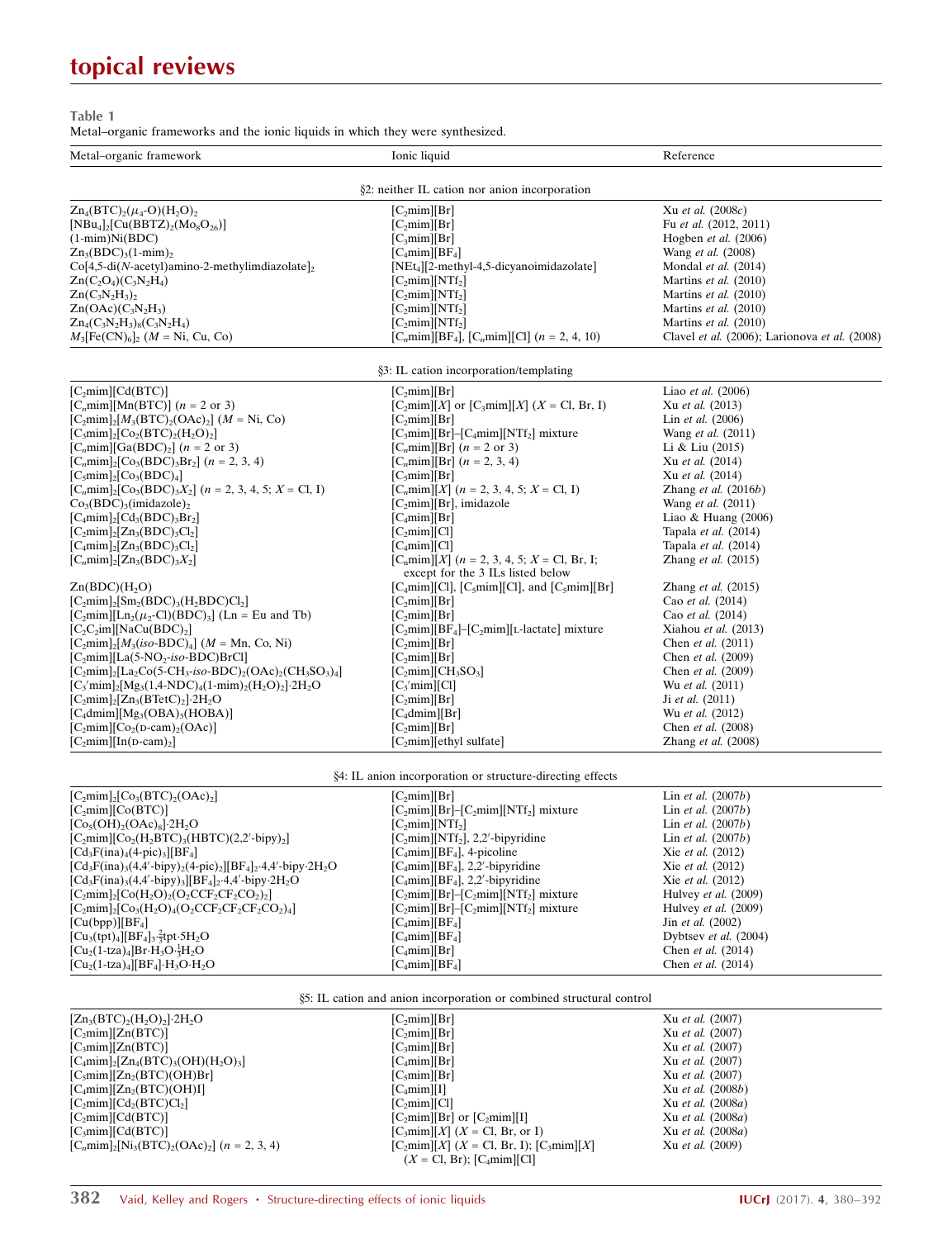| Table 1 (continued)                                                              |                                                  |                      |
|----------------------------------------------------------------------------------|--------------------------------------------------|----------------------|
| $[C_nmin]_2[Ni_3(HBTC)_4(H_2O)_2]$ (n = 3, 4)                                    | $[C_3min][I]; [C_4min][X]$ $(X = Br, I)$         | Xu et al. (2009)     |
|                                                                                  | §6: other structure-directing effects            |                      |
| $[C_2min][Br][Co_2(HBTC)_2(4,4'-bipy)_3]$                                        | $[C_2min][Br]$ , 4,4'-bipyridine                 | Lin et al. (2008)    |
| $[C_2min][Br][Co(HBTC)(4,4'-bipy)_2] \cdot 4,4'-bipy$                            | $[C_2min][Br]$ , 4,4'-bipyridine                 | Lin et al. (2008)    |
| $[C2min][Co(BTC)(imidazole)]$                                                    | $[C2min][Br]$ , imidazole                        | Lin et al. (2008)    |
| $[C2min]$ <sub>2</sub> $[Co(BTC)$ <sub>2</sub> $(H2DABCO)]$                      | $[C2min][Br]$ , DABCO                            | Lin et al. (2008)    |
| $[K2(H2O)8][Cd3(BTetC)2]$                                                        | $[C2min][Br]$ , KCl                              | Ji et al. (2008)     |
| $[C_4min]$ <sub>2</sub> [Ni(HBTC) <sub>2</sub> (H <sub>2</sub> O) <sub>2</sub> ] | $[C_4$ mim][L-aspartate]                         | Lin et al. $(2007a)$ |
| $[C_4mim]_2[Ni(HBTC)_2(H_2O)_2]$ (opposite chirality)                            | $[C_4$ mim][D-aspartate]                         | Lin et al. $(2007a)$ |
| $[C_2min][NaCu(1,4-NDC)_2]$                                                      | $[C_2min][L$ -lactate]– $[C_2min][BF_4]$ mixture | Liu et al. (2013)    |

counterbalanced by ions of the IL incorporated into the structure. For example, the 1,3-dialkylimidazolium cation of an IL can be incorporated into the pores of an anionic MOF framework. The anions of an IL can also become part of a MOF, usually coordinated to the metal center(s) of the MOF. In both cases, the ions have an important structure-directing effect. It is also possible for an IL to act simply as a solvent for MOF synthesis, with no part of the IL incorporated into the final structure. All of these situations will be discussed.

There were reviews published in 2007 and 2009 concerning the ionothermal synthesis of both MOFs and zeolites (Parnham & Morris, 2007; Morris, 2009), a review covering the use of ionic liquids in the synthesis of a variety of inorganic materials (including MOFs) (Freudenmann et al., 2011), a review on the synthesis of MOFs in ILs, supercritical  $CO<sub>2</sub>$ , and IL/supercritical  $CO<sub>2</sub>$  mixtures (Zhang et al., 2016a), and a review of the crystal engineering of MOFs, including a section on synthesis in ILs (Seoane et al., 2016). However, none of these reviews were comprehensive on the topic of the ionothermal synthesis of MOFs, and this review will serve to update and expand upon the previous reviews.

This review is roughly organized by the type of structuredirecting effect the IL has upon the MOFs, generally based on the part of the IL (cation, anion, neither, or both) that is incorporated into the MOF structure. However, some MOFs are discussed in a section to which they do not technically belong according to this categorization, such that they can be discussed in conjunction with related MOFs. Table 1 lists all the MOFs included in this review, along with the ILs in which they were synthesized, categorized by the section of the review in which they are discussed.

## 2. Ionothermal synthesis in which neither the cation nor anion of the IL is incorporated into the MOF

As mentioned in the *Introduction*  $(\S1)$ , ILs have properties that can be advantageous over traditional solvents, such as their extremely low vapor pressures. They can thus be a useful replacement for organic solvents such as DMF, even when there is not a clear structure-directing role for the IL. Those syntheses will be explored in this section.

In our first example, the MOF  $Zn_4(BTC)_2(\mu_4\text{-}O)(H_2O)_2$ was synthesized by the reaction of  $Zn(NO<sub>3</sub>)<sub>2</sub>·6H<sub>2</sub>O$  with benzene-1,3,5-tricarboxylic acid (H<sub>3</sub>BTC) in [C<sub>2</sub>mim][Br] (Xu et al., 2008c). It has a three-dimensional structure in which the

 $[Zn_4(\mu_4\text{-}O)(H_2O)_2]^{6+}$  SBU connects to six carboxylate groups, but not in the highly symmetric octahedral geometry observed in MOF-5 and other MOFs. Instead, two of the  $\text{Zn}^{2+}$  ions have coordinated water ligands and the asymmetry of the SBU leads to  $Zn_4(BTC)_2(\mu_4\text{-}O)(H_2O)_2$  crystallizing in a noncentrosymmetric space group. It forms overall a (6,3) network in three dimensions. Neither the  $[C_2mim]^+$  cation nor the  $Br^$ anion is incorporated into the structure, but the choice of cation is important, as will be seen in later sections where other Zn–BTC MOFs do incorporate other imidazolium cations and adopt very different structures.

A set of MOFs containing polyoxometalate anions and other metal cations were synthesized in  $[C_2 \text{min}][Br]$  (Fu *et al.*, 2012, 2011). One example is  $[NBu_4]_2$ [Cu(BBTZ)<sub>2</sub>(Mo<sub>8</sub>O<sub>26</sub>)]  $[BBTZ = 1,4-bis(1,2,4-triazol-1-ylmethyl)benzene]$ . Here, the  $[C_2mim]^+$  cation was not incorporated into the MOF, but  $[NBu_4]^+$  was, as  $[NBu_4][Br]$  was added to the reaction mixture in anticipation of the need of the larger  $[NBu_4]^+$  to fill the galleries of the MOF.

Two MOFs have been reported that incorporate the neutral molecule 1-methylimidazole (1-mim) into their structure, in both cases coordinated to a metal center and therefore clearly with a structure-directing effect. In one case, 1-mim was purposefully added as a reactant in the synthesis, where the reaction of  $Ni(NO<sub>3</sub>)<sub>2</sub>·6H<sub>2</sub>O$ ,  $H<sub>2</sub>BDC$ , 1-mim, and  $NEt<sub>3</sub>$  in [C3mim][Br] at 443 K yielded yellow–green (1-mim)Ni(BDC) (Hogben et al., 2006). The nickel-containing nodes consist of two Ni(1-mim) units bridged by four carboxylate groups, forming a 4-connected square SBU, which combine with the linear BDC linkers to form a square net. The IL was critical to the formation of the MOF in significant yield and good purity — molecular solvents were unsuccessful. In a different synthesis, the three-dimensional (3D) MOF  $Zn_3(BDC)_3(1 \min$ )<sub>2</sub> was synthesized in [C<sub>4</sub>mim][BF<sub>4</sub>], where the source of 1-mim is apparently decomposition of the  $[C_4 \text{min}]^+$  cation (Wang et al., 2008).

Reports occur fairly often in which the use of ILs in synthesis are emphasized, but the actual role of the IL is the straightforward replacement of another reagent in an otherwise standard solvent-based synthesis (Kelley & Rogers, 2015). In MOF synthesis, this can occur when an IL is dissolved in a conventional auxiliary solvent, making its role similar to any other linker ligand. Nevertheless, there are cases when the IL form of a reagent may confer advantages. For example, the solvothermal reaction of the aprotic IL  $[NEt_4][2-$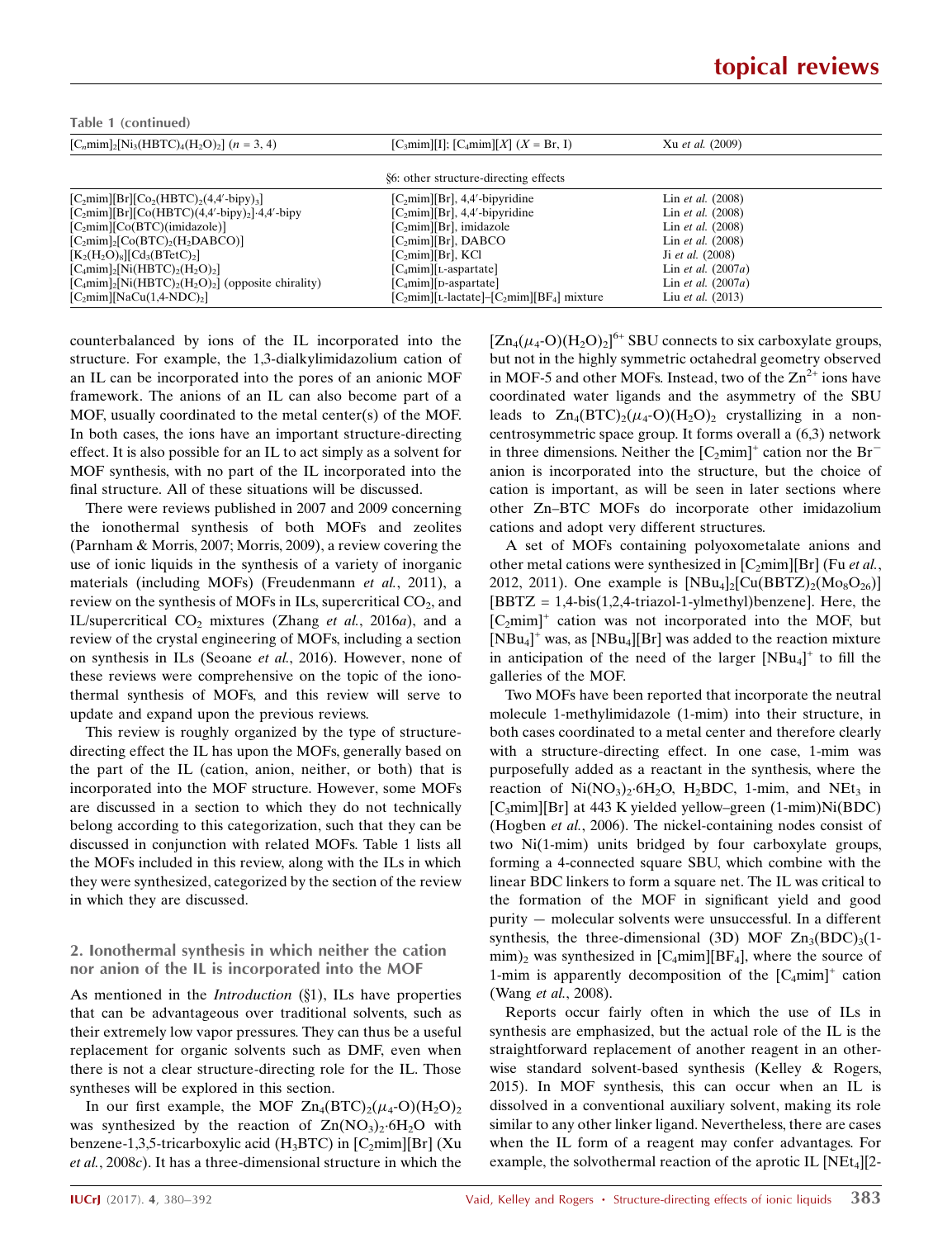

Figure 3

Structures of  $[C_2 \text{min}][\text{Mn}(BTC)]$  (1) and  $[C_3 \text{min}][\text{Mn}(BTC)]$  (2 and 3) crystallized from various  $[C_2 \text{min}][X]$  (n = 2, 3; X = Cl, Br, I). From Xu et al. (2013). Published by the American Chemical Society. Used with permission.

methyl-4,5-dicyanoimidazolate] with  $Co(NO<sub>3</sub>)<sub>2</sub>·6H<sub>2</sub>O$  in DMF was used to form the zeolitic imidazolate framework (ZIF)  $Co[4,5\text{-di}(N\text{-acetyl})$ amino-2-methylimdiazolate $]_2$  (Mondal *et*  $al$ , 2014). The reaction is essentially an *in situ* ligand synthesis, and neither IL ion is incorporated in the final structure. However, the use of neutral 4,5-dicyano-2-methylimidazole in this reaction failed to generate the ZIF, indicating that the role of the IL was to supply and stabilize the azole in its more reactive deprotonated form. Changing the counter-ion from  $[NEt_4]^+$  to  $[C_8min]^+$  resulted in the crystallization of a more porous variant of the same structure with better gas-sorption properties, indicating that the cation is able to provide tunability despite not being involved in the reaction or directly incorporated in the structure (Mondal et al., 2016).

A set of four zinc–imidazolate MOFs/ZIFs were synthesized ionothermally in  $[C_2mim][NTf_2]$  (Martins *et al.*, 2010). In no case was either the cation or the anion of the IL included in the MOF or ZIF, but varying the reaction conditions and zinccontaining precursors resulted in different products. Two of the compounds, i.e.  $\text{Zn}(C_2O_4)(C_3N_2H_4)$  (C<sub>2</sub>O<sub>4</sub> = oxalate and  $C_3N_2H_4$  = imidazole) and  $Zn(C_3N_2H_3)_2$ , were known previously, but synthesized ionothermally for the first time. The MOF  $Zn(OAc)(C_3N_2H_3)$  resulted from the reaction of  $Zn(OAc)<sub>2</sub>·2H<sub>2</sub>O$  and imidazole in  $[C<sub>2</sub>min][NTf<sub>2</sub>]$  at 423 K for 48 h.  $Zn(OAc)(C_3N_2H_3)$  has a 3D framework resulting from the bridging of both imidazolate and acetate linkers between tetrahedral Zn ions. The final compound is  $Zn_4(C_3N_2H_3)_{8}$ - $(C_3N_2H_4)$ , formed from the reaction of  $Zn(NO_3)_2.6H_2O$  and imidazole in  $[C_2mim][NTf_2]$  at 403 K for 48 h. The structure of  $Zn_4(C_3N_2H_3)_8(C_3N_2H_4)$  is a fairly complex 3D framework, but

is notable mainly for the presence of terminal imidazole ligands. Here it is the reaction temperature that likely controls the structure formation, as reaction at 423 K leads to the fully condensed structure  $Zn(C_3N_2H_3)_2$ .

In another series of reactions, nanoparticles of Prussian blue,  $Fe_4[Fe(CN)_6]_3$ , and a number of Prussian blue analogs,  $M_3[Fe(CN)_6]_2$  (*M* = Ni, Cu, Co), were synthesized in imidazolium ILs  $[C_n \text{min}][BF_4]$  and  $[C_n \text{min}][C]$  ( $n = 2, 4, 10$ ) (Clavel et al., 2006; Larionova et al., 2008). The synthesis of the Prussian blue analogs was performed through the combination of  $[M(H_2O)_6]^{2+}$  with  $[C_4mim]_3[Fe(CN)_6]$  in  $[C_4mim][BF_4]$ . The water molecules of  $[M(H_2O)_6]^{2+}$  are displaced by the N atoms of  $[Fe(CN)_6]^3$ <sup>-</sup> to form a 3D cubic network, as dictated by the octahedral coordination geometry of each metal center and the linear linkage of the cyanide ligands. Similar Prussian blue analogs have long been known (Entley & Girolami, 1994, 1995), but this synthesis in ILs leads to stabilized nanoparticles of the materials, likely through some type of electrostatic interaction of the IL ion(s) with the exterior of the particles.

#### 3. IL cation incorporation/templating

### 3.1. Introduction

Long before the first MOFs were synthesized, zeolites were well known and industrially significant framework materials with porosity on the molecular scale (Sels & Kustov, 2016). Some zeolites are naturally occurring aluminosilicate minerals and many others have been synthesized in the laboratory and on an industrial scale. Within the aluminosilicate framework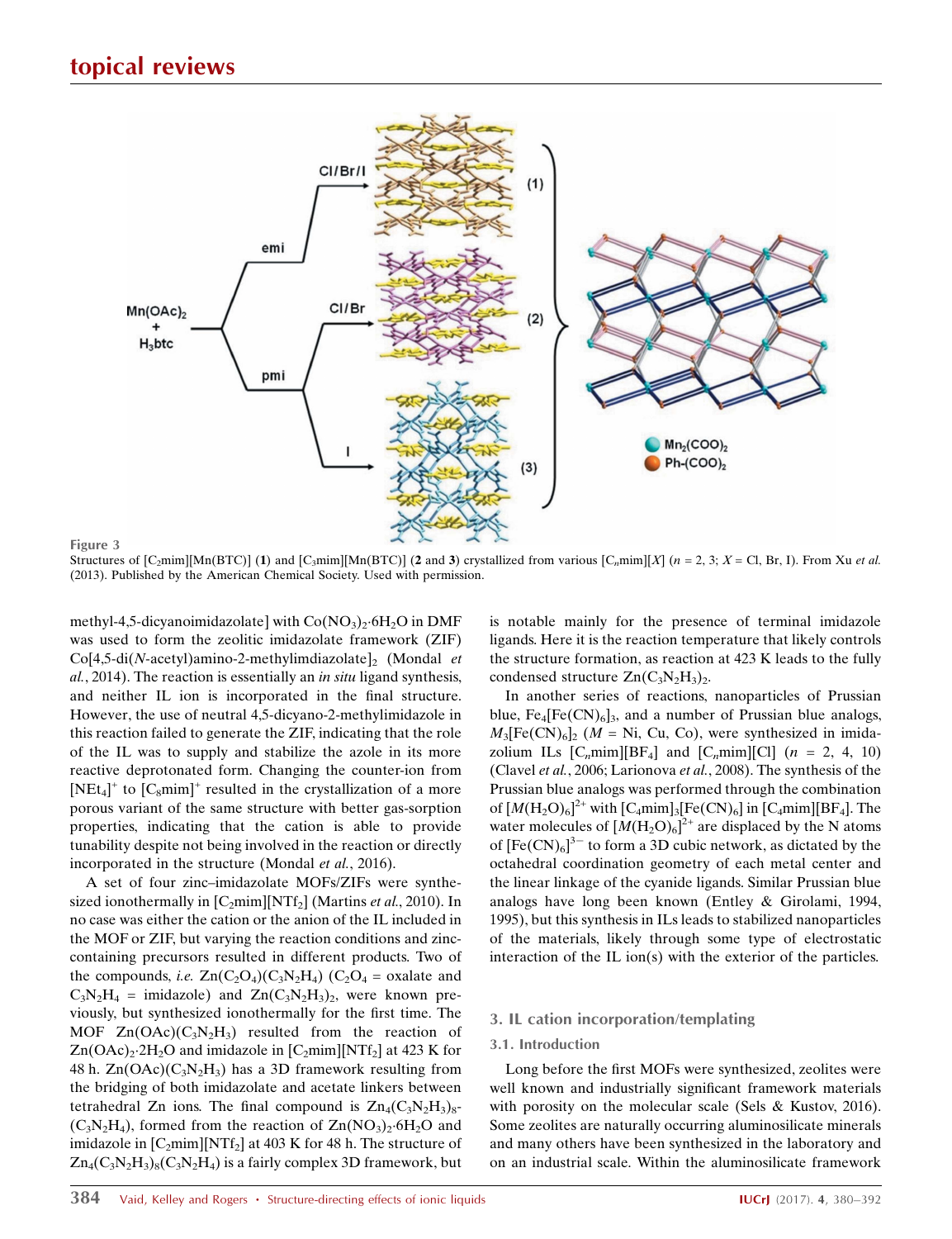of a zeolite, both Si and Al atoms are bonded to four O atoms in a tetrahedral geometry, which places a net negative charge on the framework for each Al atom present. The negative charge of the framework is countered by weakly bound cations, often alkali cations such as  $Na<sup>+</sup>$  or  $K<sup>+</sup>$ , that reside within the galleries, such that a typical zeolite formula would be  $\text{Na}_x[(\text{AlO}_2)_x(\text{SiO}_2)_y]\text{:}z\text{H}_2\text{O}$ . The alkali metal cations are often exchangeable with other cations, which leads to one of the important applications of zeolites, namely ion exchange. Zeolites are usually synthesized hydrothermally from reactants such as sodium silicate and sodium aluminate in varying proportions. If a zeolite is synthesized with a tetraalkylammonium cation in place of the alkali-metal cation, the organic cation can act as a structural template, as it is incorporated into the zeolite galleries (Lok et al., 1983), and it is possible to computationally design appropriate tetraalkylammonium cations for the synthesis of specific zeolites (Davis et al., 2016). More recently, ILs have been used as the solvent in the ionothermal synthesis of zeolites, with the IL cations acting as structure-directing agents (Cooper et al., 2004).

In an analogous manner, the ionothermal synthesis of MOFs in ILs allows the creation of anionic MOF frameworks with the cation of the IL incorporated into the galleries of the MOF to balance the charge and act as a template around which the framework forms. This is the most common way in which an IL acts as a structure-directing agent in MOF synthesis, and several examples will be described in this section.

## 3.2. Benzene-1,3,5-tricarboxylate  $(BTC^{3-})$  MOFs

The reaction of  $Cd(NO<sub>3</sub>)<sub>2</sub>·4H<sub>2</sub>O$  with H<sub>3</sub>BTC in [C<sub>2</sub>mim]-[Br] at 433 K for 5 d yielded colorless crystals of a MOF with

the simple stoichiometry of  $[C_2mim][Cd(BTC)]$  (Liao *et al.*, 2006). The anionic  $[Cd(BTC)]$ <sup>-</sup> framework contains  $Cd_2$  units with six carboxylate groups coordinated to them, four of which coordinate only one Cd cation and two of which bridge Cd cations. The overall connectivity can be viewed as an  $MX_2$ type, with M representing a Cd<sub>2</sub> unit and X as the BTC<sup>3-</sup> ligands. The authors of this study attempted ion exchange of the  $[C_2mim]^+$  cations with  $Cu^{2+}$  and other metal cations, but those attempts were unsuccessful.

A set of Mn–BTC MOFs demonstrate the interesting effects of the IL cation on the structure obtained, and also an influence of the anion even though the anion is not incorporated into the MOF structure (Xu et al., 2013). The reaction of  $\text{Mn(OAc)}_2$ -4H<sub>2</sub>O (OAc = acetate) with H<sub>3</sub>BTC in [C<sub>2</sub>mim][X] or  $[C_3$ mim][X] (X = Cl, Br, I) in every case yields a compound with the formula  $[C_n m i m][Mn(BTC)]$  (*n* = 2, 3). However, there are three different structure types obtained (see Fig. 3), with  $[C_2 \text{min}][X]$  yielding structure 1 for all  $X^-$  anions, while [C<sub>3</sub>mim][X] gives structure **2** for  $X = \text{Cl}^-$  or Br<sup>-</sup> and structure 3 for  $X = I^-$ . The structures are somewhat complex when described in detail, but all contain  $Mn<sub>2</sub>$  units and comprise an overall (3,6)-connected pyr topological network [see the Reticular Chemistry Structure Resource (O'Keeffe et al., 2008) for topological notations]. Structure 1 is very similar to that of [C<sub>2</sub>mim][Cd(BTC)] mentioned above, with slightly different bonding in the  $M_2$  dimer but the same framework connectivity. The driving force for the formation of structure 1 versus 2 or 3 is clear, as the cavities within the anionic  $Mn(BTC)^-$  framework of 1 are smaller than those of 2 or 3, such that 1 comfortably accommodates  $[C_2mim]^+$  and 2 or 3 accommodate  $[C_3$ mim]<sup>+</sup> without extensive open space. The differentiation between structures 2 and 3 is more interesting and more difficult to rationalize. They have the same composition,



#### Figure 4

Structures of  $[C_nmin]_2[C_{03}(BDC)_3Br_2]$  (n = 2, 3, and 4 for EMI, PMI, and BMI, respectively) and  $[C_5min]_2[C_{03}(BDC)_4]$ . From Xu *et al.* (2014). Published by The Royal Society of Chemistry. Used with permission.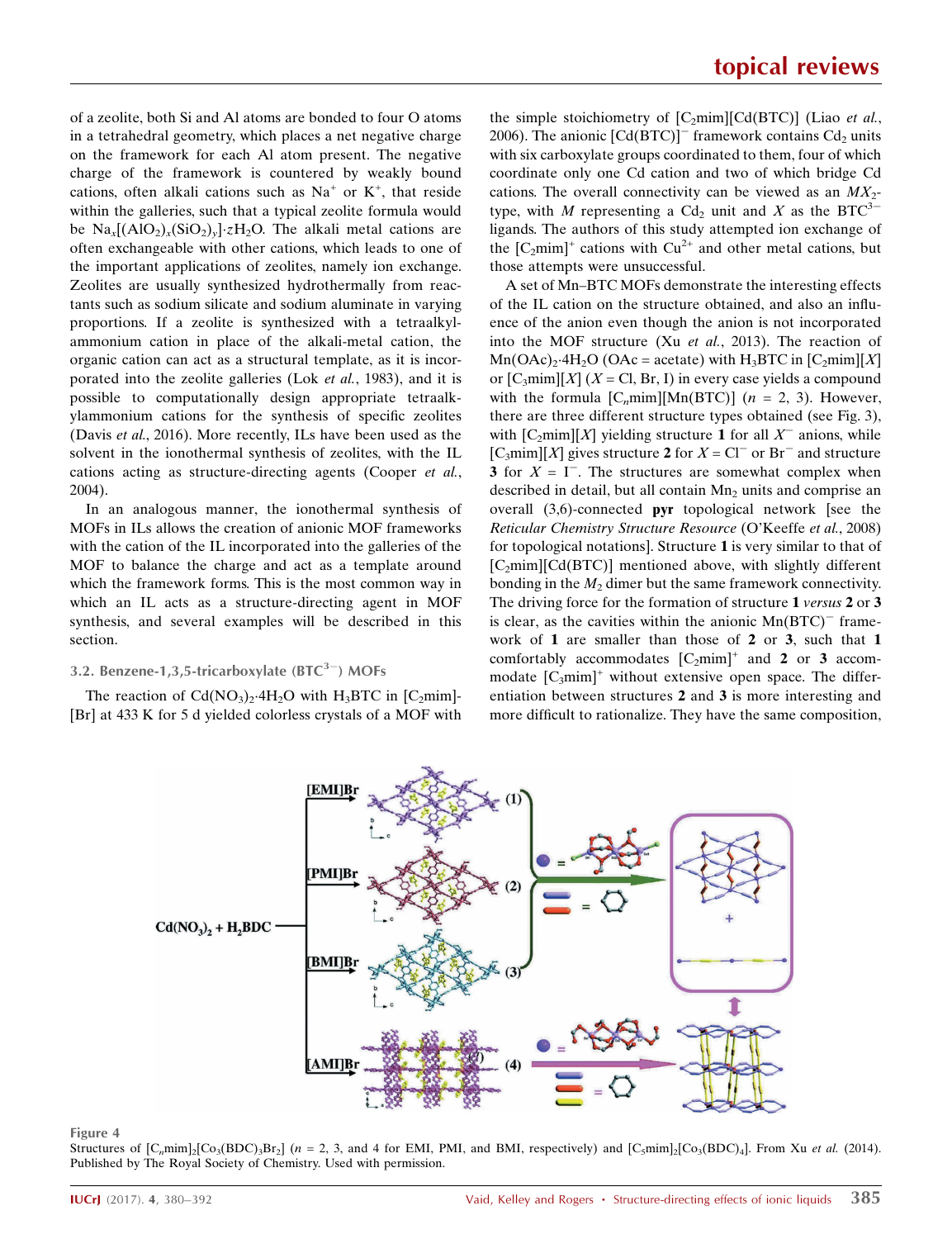$[C<sub>3</sub>min][Mn(BTC)]$ , with no halide present, and somewhat different framework structures, and either 2 or 3 must be the thermodynamically more stable structure. However, with no halide present in the product, it must be a kinetic effect that leads to the formation of 2 for  $X = \text{Cl}^-$  or  $\text{Br}^-$  and 3 for  $X = \text{I}^-$ . The syntheses were performed under identical conditions (except for the identity of the halide in the IL), so it is the coordinating ability of  $Cl^-$  and  $Br^-$  versus  $I^-$  that likely leads to the mineralization of 2 versus 3.

If reactions similar to those above are performed with nickel or cobalt precursors (reaction of  $Ni(OAc)<sub>2</sub>·4H<sub>2</sub>O$  or  $Co(OAc)<sub>2</sub>·4H<sub>2</sub>O$  with H<sub>3</sub>BTC in  $[C<sub>2</sub>min][Br]$  in a microwaveassisted or simple thermal reaction), the isostructural products  $[C_2mim]_2[Ni_3(BTC)_2(OAc)_2]$  and  $[C_2mim]_2[Co_3(BTC)_2(OAc)_2]$ are obtained (Lin et al., 2006). In these compounds, the acetate ligands have not been completely displaced by the  $BTC^{3-}$ linkers. There are  $Ni<sub>3</sub>(OAc)<sub>2</sub>(RCOO)<sub>6</sub>$  SBUs (where RCOO represents one carboxylate group of a  $\operatorname{BTC}^{3-}$  linker) that have six outgoing linkages. Combined with the three linkages of  $BTC^{3-}$ , a (3,6)-connected network is formed, with  $[C_2mim]^+$ cations filling the cavities. The authors note that analogous reactions in  $[C_4$ mim][Br] do not yield these products, and the  $[C_2$ mim]<sup>+</sup> cation is thus serving as a structure-directing agent.

The reaction of  $Co(OAc)_{2}$ -4H<sub>2</sub>O with H<sub>3</sub>BTC in a mixture of  $[C_3$ mim][Br] and  $[C_4$ mim][NTf<sub>2</sub>] yields  $[C_3$ mim]<sub>2</sub>[Co<sub>2</sub>- $(BTC)_{2}(H_{2}O)_{2}$  (Wang *et al.*, 2011). This compound contains  $Co<sub>2</sub>$  units with two carboxylate groups bridging the Co atoms and two monodentate carboxylate groups and one water on each Co atom such that the  $Co<sub>2</sub>$  unit forms a 6-connected node. These link to form an anionic  $[Co_2(BTC)_2(H_2O)_2]^{2-}$ framework, with  $[C_3mim]^+$  cations within the galleries. This product can be contrasted with the  $[C_2mim]_2[C_2(BT C$ <sub>2</sub>(OAc)<sub>2</sub>] obtained from a reaction in [C<sub>2</sub>mim][Br], as discussed above (Lin et al., 2006).

## 3.3. Terephthalate, or benzene-1,4-dicarboxylate  $(BDC^{2-})$ , MOFs

In two fairly simple examples, the reactions of  $Ga<sub>2</sub>O<sub>3</sub>$  and H<sub>2</sub>BDC (and other reactants) in  $[C_2mim][Br]$  and  $[C_3mim]$ -[Br] yielded  $[C_2mim][Ga(BDC)_2]$  and  $[C_3mim][Ga(BDC)_2]$ , respectively (Li & Liu, 2015). The two compounds are isostructural, with two-dimensional (2D) square frameworks of  $[Ga(BDC)<sub>2</sub>]$ ; each carboxylate group is coordinated in a monodentate manner to a tetrahedral Ga center. The  $[C_2mim]^+$  and  $[C_3mim]^+$  cations are in the open galleries, with slightly larger unit-cell parameters for the  $[C_3$ mim]<sup>+</sup> compound.

The products of the reaction of  $Co(NO<sub>3</sub>)<sub>2</sub>·6H<sub>2</sub>O$  with H<sub>2</sub>BDC in a series of imidazolium ILs,  $[C_n m i m][Br]$  (*n* = 2, 3, 4, 5), shows an interesting dependence on the size of the cation (Xu et al., 2014). The three ILs with smaller cations all yield isostructural  $[C_nmin]_2[C_{93}(BDC)_{3}Br_2]$ , while  $[C_5min][Br]$ yields  $[C_5mim]_2[C_03(BDC)_4]$ . The  $[C_nmin]_2[C_03(BDC)_3Br_2]$ compounds contain  $Co_3(RCOO)_6Br_2$  SBUs consisting of three Co atoms in a linear arrangement, with three carboxylate groups forming the bridges between pairs of Co atoms and the two end Co atoms capped by bromide ligands (see Fig. 4). The six  $BDC^{2-}$  linkers thus project outward roughly in one plane, leading to 2D nets of  $[Co_3(BDC)_3Br_2]^2$ , as shown in Fig. 4. Because the  $[Co_3(BDC)_3Br_2]^2$  framework is 2D, it can accommodate a range of cation sizes in the cavities, from  $[C_2mim]^+$  to  $[C_4mim]^+$ , with some changes in the in-plane structural parameters and expansion in the third dimension. However, at the largest cation size examined,  $[C_5mim]^+$ , a different MOF is obtained,  $[C_5mim]_2[C_{03}(BDC)_4]$ , which has a three-dimensional framework. It contains  $Co<sub>3</sub>$  units very similar to the other compounds, with six  $BDC^{2-}$  linkers similarly directed outward to form a 2D framework. In place of the terminal bromide ligands are now two  $BDC^{2-}$  carboxylate groups, and those serve as pillars to connect the 2D layers into a 3D framework, as shown in Fig. 4. It is not obvious what causes the change in favored structure from 2D  $[C_4 \text{min}]_2[C_03(BDC)_3Br_2]$  to 3D  $[C_5 \text{min}]_2[C_03(BDC)_4]$ , but the change does show the strong structure-directing effect of the IL, since the addition of one methylene group to the cation results in a significant structural change. When similar reactions were performed in ILs with chloride or iodide anions, all the products were 2D MOFs  $[C_n \text{min}]_2[C_{03}(BDC)_3X_2]$  (n = 2, 3, 4, 5;  $X = \text{Cl}$ , I) isostructural with compounds 1–3 in Fig. 4 (Zhang et al., 2016b).

Another example of the reaction of  $Co(NO_3)_2.6H_2O$  with H<sub>2</sub>BDC in  $[C_2$ mim][Br], in this case with the addition of imidazole, shows the influence that additional additives can have on the MOF formed (Wang et al., 2011). The product is  $Co<sub>3</sub>(BDC)<sub>3</sub>(imidazole)<sub>2</sub>$ , which contains  $Co<sub>3</sub>$  units with a total of six bridging carboxylate groups, as in the MOFs of Fig. 4, but with the ends of the  $Co<sub>3</sub>$  units capped by imidazole rather than bromide ligands, resulting in a neutrally charged framework. In addition, these 6-connected nodes are joined by the  $BDC^{2-}$  linkers to form a 3D network, in contrast to the 2D anionic framework of  $[C_2mim]_2[C_0(BDC)_3Br_2]$  in Fig. 4.

The reaction of  $Cd(NO<sub>3</sub>)<sub>2</sub>·4H<sub>2</sub>O$  with  $H<sub>2</sub>BDC$  in  $[C<sub>4</sub>min]$ -[Br] yields  $[C_4mim]_2[Cd_3(BDC)_3Br_2]$ , which is isostructural with the analogous cobalt compound described above (Liao & Huang, 2006). Similar reactions of  $Zn(NO<sub>3</sub>)<sub>2</sub>·6H<sub>2</sub>O$  with H<sub>2</sub>BDC in [C<sub>2</sub>mim][Cl] and [C<sub>4</sub>mim][Cl] yield  $[C_2mim]_2[Z_{13-}$  $(BDC)_3C_2$ ] and  $[C_4min]_2[Zn_3(BDC)_3C_2]$ , respectively (Tapala et al., 2014). Both compounds contain 2D anionic  $[Zn_3(BDC)_3Cl_2]^2$  sheets constructed from  $Zn_3$  units with six radiating BDC linkers, as in compounds 1–3 of Fig. 4. The  $[Zn_3(BDC)_3Cl_2]^{2-}$  sheets of the two MOFs are 'isoreticular' (3,6) 2D networks of the hxl type, but while  $[C_2mim]_2$ - $[Zn_3(BDC)_3Cl_2]$  crystalizes in the monoclinic  $P2_1/n$  space group like the analogous Co and Cd compounds,  $[C_4 \text{min}]_2$ - $[Z_{n3}(BDC)_3Cl_2]$  crystalizes in the triclinic space group  $\overline{P1}$  due to a different packing of the  $[Zn_3(BDC)_3Cl_2]^2$ <sup>-</sup> layers. These results were replicated and extended to ionothermal syntheses in  $[C_nmin][X]$  ( $n = 2, 3, 4, 5$ ;  $X = Cl$ , Br, I) (Zhang *et al.*, 2015). The analogous 2D frameworks  $[C_nmin]_2[Zn_3(BDC)_3X_2]$  are formed for all cases *except* [C<sub>4</sub>mim][Cl], [C<sub>5</sub>mim][Cl], and  $[C_5min][Br]$ . For those three cases, the product was a 3D framework with the simple formula  $Zn(BDC)(H<sub>2</sub>O)$ . In  $Zn(BDC)(H<sub>2</sub>O)$ , each  $Zn$  atom is five-coordinated by four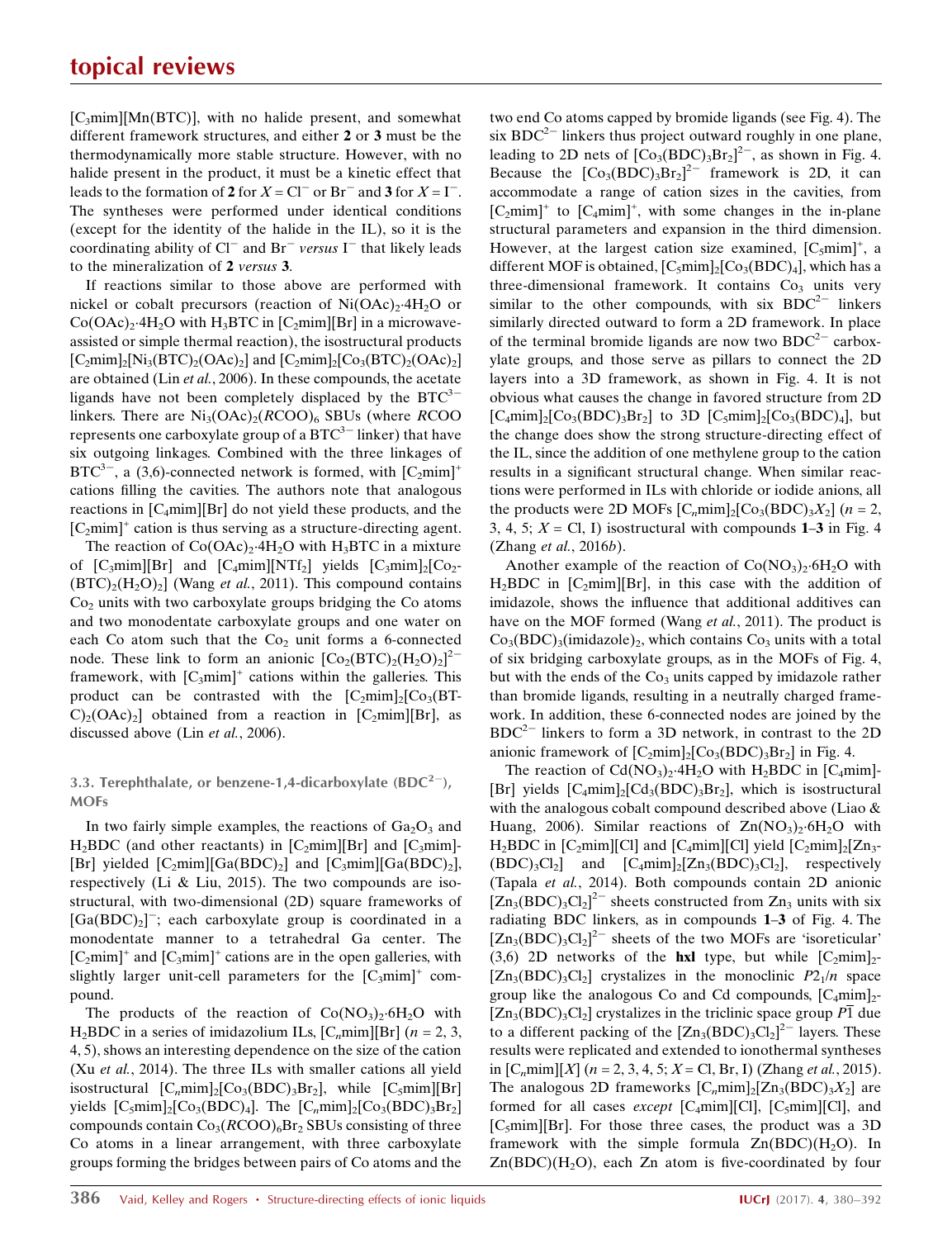monodentate carboxylate groups and one coordinated water molecule, such that the Zn centers function as 4-connected nodes. The BDC linkers bind to four separate Zn atoms through their four O atoms, so that they too act as 4-connected linkers. The overall topology is of the **pts** type (O'Keeffe *et al.*, 2008).

Reactions of  $LnCl<sub>3</sub>·6H<sub>2</sub>O$  (Ln = Sm, Eu, Tb) with  $H<sub>2</sub>BDC$ in  $[C_2 \text{min}][Br]$  at 443 K for 4 d yields MOFs of two different structures, namely  $[C_2mim]_2[\text{Sm}_2(BDC)_3(H_2BDC)C]_2]$  and  $[C_2 \text{min}][\text{Ln}_2(\mu_2\text{-}Cl)(\text{BDC})_3]$  (Ln = Eu, Tb) (Cao *et al.*, 2014). In both cases, there are chloride anions coordinated to the lanthanide (Ln) atom (originating from the LnCl<sub>3</sub>.6H<sub>2</sub>O reactant), rather than the bromide ions that are much more abundant from the IL, presumably due to the fact that the hard Lewis-acid  $Ln^{3+}$  ion favors the harder  $Cl^{-}$  base over the softer Br<sup>-</sup> base. In the  $[\text{Sm}_2(\text{BDC})_3(\text{H}_2\text{BDC})\text{Cl}_2]^{\text{2-}}$  framework, there are  $\text{Sm}_2(RCOO)_6(RCOOH)Cl_2$  nodes, with all of the carboxylate groups bidentate and several bridging, such that each Sm center is nine-coordinated. The eight connections from the  $Sm<sub>2</sub>$ SBU do not form the commonly observed **bcu** net topology, but instead form a new type of 8-connected net (Cao et al., 2014). For the Eu and Tb MOFs, there are infinite chains of  $\text{Ln}_2(\mu_2\text{-Cl})(R\text{COO})_6$  SBUs, with carboxylate groups bridging to form the chains and with six  $BDC^{2-}$  linkers (per Ln<sub>2</sub> unit) extending in two dimensions, forming an overall hex network.

Blue crystals of the MOF  $[C, C_2$ im][NaCu(BDC)<sub>2</sub>]  $(C_2C_2$ im = 1,3-diethylimidazolium) were isolated by the reaction of  $Cu(NO_3)$ .  $3H_2O$  and  $H_2BDC$  at 453 K in the mixed IL solvent system of  $[C_2mim][BF_4]$  and  $[C_2mim][L-lactate]$ (Xiahou et al., 2013). This raises the obvious question of the origin of the  $C_2C_2im^+$  and Na<sup>+</sup> cations. According to the authors of the study,  $Na<sup>+</sup>$  is present as an impurity in the  $[C_2$ mim][BF<sub>4</sub>] IL. The  $C_2C_2$ im is formed *in situ* during the ionothermal synthesis by dealkylation and re-alkylation of  $[C_2mim]^+$  cations. The structure of  $[C_2C_2im][\text{NaCu(BDC)}_2]$ consists of infinite chains of alternating  $Na^+$  and  $Cu^{2+}$  ions bridged by carboxylate groups, with the  $BDC^{2-}$  linkers bridging to other  $Na^{\text{+}}-Cu^{\text{2+}}$  chains to form a 3D framework of **pcu** topology. The formation of  $[C_2C_2im][NaCu(BDC)_2]$  rather than  $[C_2min][NaCu(BDC)_2]$  or an alternative  $[C_2min]^+$ containing MOF shows again the strong structure-directing effect of the IL cation, as the thermodynamic drive to form  $[C_2C_2$ im][NaCu(BDC)<sub>2</sub>] apparently overwhelms the fact that  $[C_2$ mim]<sup>+</sup> is present in much higher concentration, especially at the beginning of the reaction.

#### 3.4. Other linking groups

Three compounds of composition  $[C_2 \text{min}]_2[M_3(iso-BDC)_4]$  $(M = Mn, Co, Ni; iso-BDC = benzene-1,3-dicarboxplate)$  were prepared ionothermally in  $[C_2mim][Br]$  solvent (Chen *et al.*, 2011). All three structures contain  $M_3(OOCR)_8$  SBUs that serve as 8-connected nodes. The Co and Ni compounds are isostructural, with a bcu network topology. In the Mn compound, the  $M_3(OOCR)_8$  SBUs have a different arrangement, but again form a network with **bcu** topology.

The lanthanum-containing MOF  $[C_2mim][La(5-NO_2-iso-$ BDC)BrCl was obtained from the reaction of  $LaCl<sub>3</sub>·nH<sub>2</sub>O$  with 5-NO<sub>2</sub>-iso-H<sub>2</sub>BDC in [C<sub>2</sub>mim][Br] (Chen et al., 2009), while the bimetallic lanthanum–cobalt MOF  $[C_2mim]_2[L_3,C_0 (5\text{-CH}_3\text{-}iso\text{-}BDC)_{2}(OAc)_{2}(CH_3SO_3)_{4}$  was obtained from LaCl<sub>3</sub> $nH_2O$  and Co(OAc)<sub>2</sub> $4H_2O$  with 5-CH<sub>3</sub>-iso-H<sub>2</sub>BDC in  $[C_2mim][CH_3SO_3]$  (Chen et al., 2009).

The MOF  $[C_3' \text{min}]_2[\text{Mg}_3(1,4\text{-}NDC)_4(1\text{-}mim)_2(\text{H}_2\text{O})_2]\cdot 2\text{H}_2\text{O}$  $({\rm [C_3' min]}^+ = 1$ -allyl-3-methylimidazolium and 1,4-NDC = naphthalene-1,4-dicarboxylate) was obtained from the ionothermal reaction of  $Mg(NO_3)_2.6H_2O$  and  $H_2-1,4-NDC$  in  $[C_3'$ mim][Cl] at 433 K for 6 d (Wu et al., 2011). The nodes comprise  $Mg_3(RCOO)_8(1-min)_2(H_2O)_2$  SBUs, with three Mg ions in a linear arrangement bridged by carboxylate groups and water molecules and a 1-mim ligand on each of the terminal Mg ions. The nodes are linked through eight 1,4-NDC units, forming a **bcu** network topology. [C<sub>3</sub>'mim][Cl] is known to thermally decompose to allyl chloride and 1-mim (Hao et al., 2010), and that is the presumed source of 1-mim in the MOF.

The ionothermal reaction of  $\text{Zn}(\text{NO}_3)_2$  6H<sub>2</sub>O and benzene-1,2,4,5-tetracarboxylic acid (H<sub>4</sub>BTetC) in  $[C_2min][Br]$  at 433 K for 7 d gave colorless crystals of  $[C_2 \text{min}]_2[Zn_3(B-$ TetC)<sub>2</sub>] $\cdot$ 2H<sub>2</sub>O (Ji et al., 2011). The MOF contains both leftand right-handed helices of Zn–BTetC chains, crosslinked by BTet $C^{4-}$  to form a 3D framework, with  $[C_2$ mim]<sup>+</sup> cations in the galleries. The MOF is a ferroelectric with a 'colossal' dielectric constant.

The colorless MOF  $[C<sub>4</sub>dmim][Mg<sub>3</sub>(OBA)<sub>3</sub>(HOBA)]$  $[ [C_4<sub>dmim</sub>]<sup>+</sup> = 1$ -butyl-2,3-dimethylimidazolium and H<sub>2</sub>OBA = 4,4'-oxybis(benzoic acid)] was synthesized by the reaction of  $Mg(NO<sub>3</sub>)<sub>2</sub>·6H<sub>2</sub>O$  and H<sub>2</sub>OBA at 433 K for 6 d in [C<sub>4</sub>dmim]-[Br] (Wu et al., 2012). The structure consists of linear chains of  $\text{Mg}^{\frac{2}{2}+}$  bridged by carboxylate groups, with the OBA<sup>2-</sup> and HOBA<sup>-</sup> linkers acting as struts to connect the chains into a 3D framework.

The purple homochiral MOF  $[C_2 \text{min}][C_02(\text{d-cam})2(\text{OAc})]$  $(H<sub>2</sub>D-cam = D-camphoric acid)$  was synthesized by the reaction of  $Co(OAc)_2·6H_2O$  and  $H_2D$ -cam at 393 K for 7 d in  $[C_2min][Br]$  (Chen *et al.*, 2008). The MOF is 'homochiral' because only the  $D$  enantiomer of the chiral linker camphorate is present. The structure is comprised of  $Co<sub>2</sub>(RCOO)<sub>4</sub>$ paddlewheel SBUs, where the RCOO carboxylate groups are one end of a camphorate ligand. The  $Co<sub>2</sub>$  units are thus linked into a 2D square network. Bound to the apical site of each Co atom of the  $Co<sub>2</sub>$  SBUs is a single O atom of an acetate ligand, while the other O atom of the acetate ligand is bound to a  $Co<sub>2</sub>$ SBU in another layer, such that the acetate ions acts as pillars joining the 2D nets into a 3D anionic framework. As usual, the  $[C_2<sub>min</sub>]<sup>+</sup>$  cations reside in the open regions in the framework. The same group reported several indium–camphorate MOFs, such as  $[C_2mim][In(D-cam)_2]$ , in  $[C_2mim][ethyl$  sulfate (Zhang et al., 2008).

### 4. Anion structure-directing effects

In an ionothermal synthesis, it is more common for the cation of an IL, rather than the anion, to be incorporated into the MOF structure and act as a template and structure-directing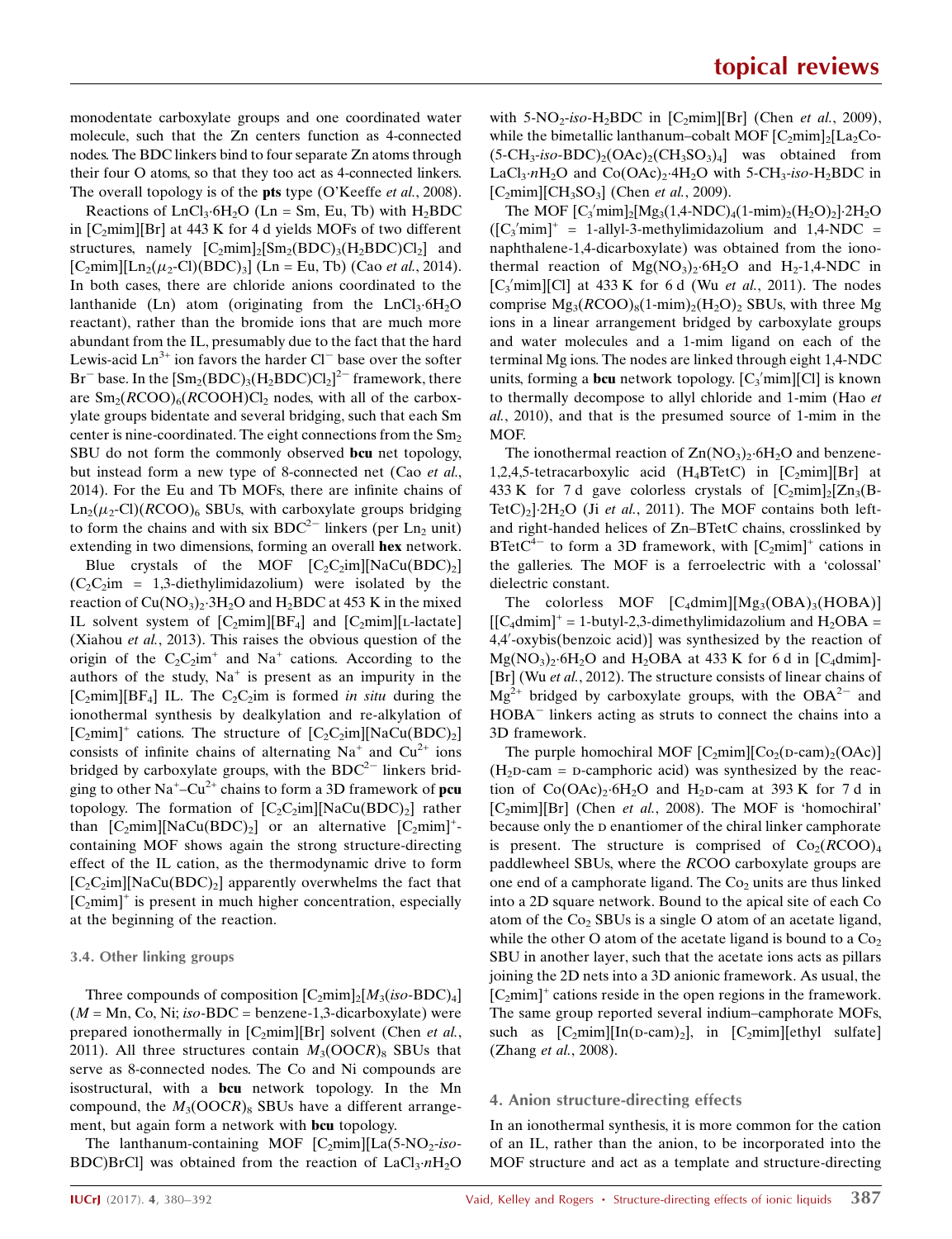agent. That could be viewed as a consequence of the fact that the metals (or metal clusters) that comprise the nodes of the MOF will usually accommodate a coordination number that is higher than their cationic charge (for example,  $Zn^{2+}$  with a coordination number of 4 in a tetrahedral complex). It is thus possible for the metal atom to bond to more negatively charged linkers than its positive charge, leading to a node (and a framework) with a net negative charge. That negative charge can be balanced by the cation of the IL if the MOF forms as an open framework that accommodates the cation (and the cation thus acts as a template). However, there are many cases in which the IL anion becomes part of the MOF, usually when the anion is somewhat coordinating (such as a halide) and binds to the metal center in the MOF. Examples of anion incorporation, and other forms of anion structure-directing effects, are discussed in this section.

In one interesting study, the IL anion is not incorporated into any of the MOFs synthesized, yet the identity of the IL anion controls the MOF that is formed (Lin et al., 2007b). The reaction of  $Co(OAc)<sub>2</sub>·4H<sub>2</sub>O$  with H<sub>3</sub>BTC was carried out in three different ILs or IL combinations,  $viz$  neat  $[C_2mim][Br]$ , a 1:1 mixture of  $[C_2 \text{min}][\text{Br}]$  and  $[C_2 \text{min}][\text{NTf}_2]$ , and neat  $[C_2min][NTf_2]$ , leading to three different MOFs, namely  $[C_2mim]_2[Co_3(BTC)_2(OAc)_2]$ ,  $[C_2mim][Co(BTC)]$ , and  $[C_05 (OH)_{2}(OAc)_{8}$ <sup>2</sup>H<sub>2</sub>O, respectively. When the reaction was performed in  $[C_2min][NTf_2]$  with added 2,2'-bipyridine (2,2'bipy), a fourth MOF was formed,  $[C_2mim][C_2(H_2BTC)_3$ - $(HBTC)(2,2'-bipy)_2$ ].  $[C_2mim]_2[Co_3(BTC)_2(OAc)_2]$  is isostructural with the previously reported nickel analog (Lin et al., 2006) (as discussed above), while  $[C_2mim][C_0(BTC)]$  is isostructural with  $[C_2mim][Cd(BTC)]$  (Liao et al., 2006) and  $[C_2min][Mn(BTC)]$  (Xu et al., 2013), both also discussed above.  $[Co<sub>5</sub>(OH)<sub>2</sub>(OAc)<sub>8</sub>] $\cdot$ 2(H<sub>2</sub>O)$  has an extended framework structure with most of the bridges between Co atoms formed by acetate ligands and could be considered a MOF for that reason, even though it incorporates none of the intended  $BTC^{3-}$  linking ligand. In fact,  $[Co<sub>5</sub>(OH)<sub>2</sub>(OAc)<sub>8</sub>]<sup>2</sup>H<sub>2</sub>O$  had been synthesized previously by the hydrolytic decomposition of Co(acac)<sub>3</sub> (acac = acetylacetonate) in THF/H<sub>2</sub>O at 528 K (Kuhlman et al., 1999). In  $[C_2min][Co_2(H_2BTC)_3(HBTC)(2,2'-1)]$  $bipy)_2$ ], the 2,2'-bipy ligands leave four coordination sites available on each Co atom, which are filled by monodentate carboxylate groups from the BTC ligand, forming 2D (4,4) nets, joined by hydrogen bonds.

A set of cadmium MOFs were ionothermally synthesized in reactions in which reaction/decomposition of both the IL  $BF_4$ <sup>-</sup> anion and an added ligand, 4-picoline (4-pic or 4-methylpyridine), created components of the MOF (Xie et al., 2012). The reaction of  $Cd(NO<sub>3</sub>)<sub>2</sub>·4H<sub>2</sub>O$  with 4-pic in  $[C_4$ mim][BF<sub>4</sub>] yielded  $[Cd_3F(\text{ina})_4(4-\text{pic})_3][BF_4]$  (ina = isonicotinate or pyridine-4-carboxylate). The source of the fluoride anion is hydrolysis of the  $BF_4^-$  anion, while oxidation of 4-pic furnishes the isonicotinic acid, with nitrate as the most likely oxidizing agent. Both fluoride and isonicotinate were incorporated into the MOF framework. The structure of  $\text{[Cd}_3\text{F}(\text{ina})_4(4\text{-pic})_3\text{][BF}_4\text{]}$  contains  $\text{[Cd}_3\text{F}(RCOO)_3(\text{pyr})_3\text{]}^{2+}$ SBUs, where RCOO represents the carboxylate end of isonicotinate and pyr represents the pyridyl end. These SBUs have three  $Cd^{2+}$  ions in a triangle centered around the fluoride anion, with the three carboxylate groups bridging the edges of



#### Figure 5

Reaction scheme, structures, and schematic representation of the topologies of  $[C_nmin]_2[N_i_3(BTC)_2(OAc)_2]$  [n = 2 (A1), 3 (A2), or 4 (A3)] and  $[C_n \text{min}]_2[\text{Ni}_3(\text{H-BTC})_4(\text{H}_2\text{O})_2]$  [n = 2 (B1) or 4 (B2)]. [EMI] = [C<sub>2</sub>mim]<sup>+</sup>, [PMI] = [C<sub>3</sub>mim]<sup>+</sup>, and [BMI] = [C<sub>4</sub>mim]<sup>+</sup>. In the structure drawings, imidazolium cations are shown in yellow  $(A1, A2)$ , and  $A3$ ) and orange  $(B1 \text{ and } B2)$ . In the topology drawings, the cyan and yellow spheres represent the Ni<sub>3</sub> units and BTC<sup>2-</sup> linkers, respectively. The 2D layers are shown in purple. From Xu et al. (2009). Published by The Royal Society of Chemistry. Used with permission.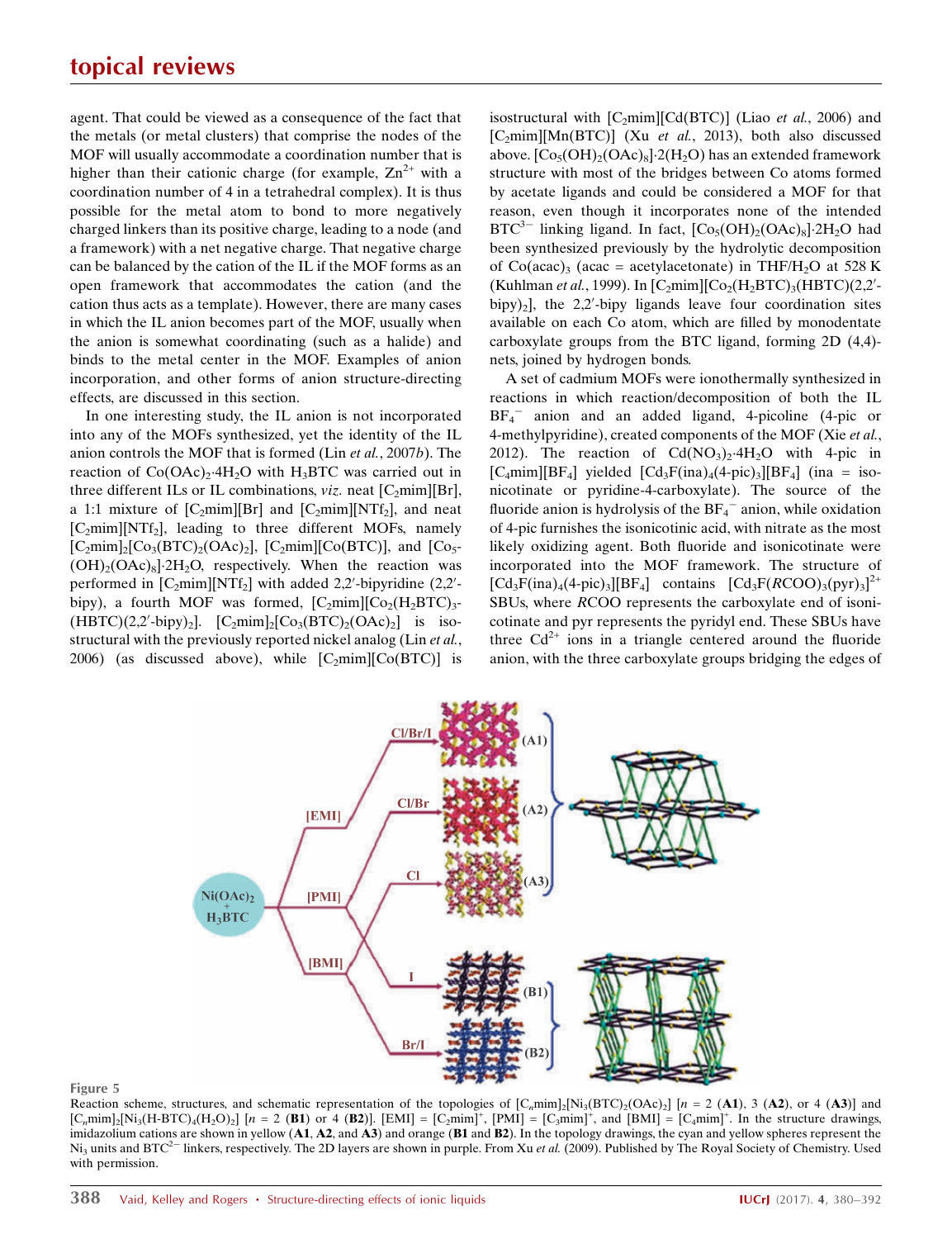the triangle. Each  $Cd^{2+}$  ion is capped by one pyridyl group of an isonicotinate ligand, so there are six linkers projecting hexagonally from each SBU to form a hexagonal 2D framework of  $\left[\text{Cd}_3\text{F}(\text{ina})_3\right]^{2+}$ . [These SBUs bear some similarity to the  $Cr_3O(RCOO)_6(H_2O)_3$  SBUs of well-known MOF MIL-101 (Férey et al., 2005).] The carboxylate group of a fourth ina ligand bridges two  $Cd^{2+}$  ions and forms a link to another 2D layer via its pyridyl functionality, thus forming an overall 3D MOF. The net positive charge per formula unit is balanced by  $BF_4^-$  anions in the interstitial regions, and 4-pic ligands fill out the octahedral coordination sphere of the Cd cations. Two other MOFs with similar 2D frameworks, *i.e.*  $[Cd<sub>3</sub>F (ina)_{3}(4,4'-bipy)_{2}(4-pic)_{2}][BF_{4}]_{2}\cdot4,4'-bipy\cdot2H_{2}O$  and  $[Cd_{3}F (ina)_{3}(4,4'-bipy)_{3}][BF_{4}]_{2}\cdot4,4'-bipy\cdot2H_{2}O,$  were made with added 4,4'-bipyridine (4,4'-bipy), such that 4,4'-bipy bridges between the layers.

Two related MOFs,  $[C_2 \text{min}]_2[C_0(H_2O)_2(O_2CCF_2CF_2CO_2)_2]$  $(O_2CCF_2CF_2CO_2$  = tetrafluorosuccinate) and  $[C_2mim]_2$ - $[Co_{3}(H_{2}O)_{4}(O_{2}CCF_{2}CF_{2}CO_{2})_{4}]$   $(O_{2}CCF_{2}CF_{2}CF_{2}CO_{2}$  = hexafluoroglutarate), could be synthesized only in a mixture of  $[C_2$ mim][Br] and  $[C_2$ mim][NTf<sub>2</sub>], and not in either pure IL (Hulvey et al., 2009). The polar and coordinating bromide anion serves to solubilize the metal salt, while the  $NTf_2^-$  anion decreases the polarity of the solvent to match the fluorinated linkers. In  $[C_2mim]_2[Co(H_2O)_2(O_2CCF_2CF_2CO_2)_2]$ , the Co centers are octahedrally coordinated by four carboxylate groups and two trans water molecules, with the bridging tetrafluorosuccinate ligands serving to form a 2D anion sheet with  $[C_2mim]^+$  cations in the cavities.  $[C_2mim]_2[C_0(0)_{4}$ - $(O_2CCF_2CF_2CF_2CO_2)_4$  contains linear  $Co_3$  units in  $Co<sub>3</sub>(H<sub>2</sub>O)<sub>4</sub>(RCO<sub>2</sub>)<sub>8</sub>$  SBUs. Two of the water molecules bridge Co atoms, while the other two cap the terminal Co atoms. The  $Co<sub>3</sub>$  SBUs are then linked into 2D sheets by the hexafluoroglutarate linkers.

In MOFs in which the organic linking group is neutral (and which would therefore not be MOFs under Yaghi's definition), it is inevitable that the anions of either the IL or the metal salt starting material will be incorporated into the final MOF, and thus have some structure-directing effect. Two early examples are of this type. The reaction of  $Cu(NO<sub>3</sub>)<sub>2</sub>·3H<sub>2</sub>O$  and 1,3-bis(4pyridyl)propane (bpp) in  $[C_4$ mim][BF<sub>4</sub>] yields the framework compound  $\text{[Cu(bpp)]}[BF_4]$  (Jin *et al.*, 2002). The framework has a +1 charge per formula unit; note that the  $Cu^{2+}$  ions have been reduced to  $Cu<sup>+</sup>$  during the ionothermal reaction, most likely by the bpp ligand. In  $\text{[Cu(bpp)]}[BF_4]$ , the Cu<sup>+</sup> ions are effectively two-coordinated, with a linear coordination of the two pyridyl groups, forming one-dimensional polymers of Cu(bpp)<sup>+</sup>. There are short Cu<sup>+</sup>-Cu<sup>+</sup> contacts at 3.002(2)  $\AA$ and, if those are considered, there is a 2D framework with  $BF_4^-$  anions interstitial between the layers. A similar synthesis involves the reaction of  $Cu(NO<sub>3</sub>)<sub>2</sub>·3H<sub>2</sub>O$  and 2,4,6-tris(4pyridyl)-1,3,5-triazine (tpt) in  $[C_4$ mim][BF<sub>4</sub>] to yield  $[C_4]$  $(tpt)_4$ [BF<sub>4</sub>]<sub>3</sub>·<sup>2</sup><sub>3</sub>tpt·5H<sub>2</sub>O (Dybtsev *et al.*, 2004). Once again the copper has been reduced from  $Cu^{2+}$  to  $Cu^{+}$ . All of the  $Cu^{1}$  ions are tetrahedrally coordinated by the tpt ligands, which function as trigonal planar linkages. The overall net is of ctn-a topology.

The reactions of  $CuCl<sub>2</sub>$  with tetrazole-1-acetic acid (1-Htza) in  $[C_4mim][Br]$ ,  $[C_4mim][BF_4]$ , and  $[C_4mim][NTf_2]$  yielded several different coordination networks (Chen et al., 2014). Most relevant are the 2D framework  $\left[\text{Cu}_{2}\right]\left(1-\text{tza}\right)_{4}\right]\text{Br}\cdot\text{H}_{3}\text{O} \frac{1}{3}H_2O$  and the 3D framework  $\text{[Cu}_2(1\text{-}tza)_4\text{][BF}_4\text{]\cdotH}_3O\text{-}H_2O.$ 

### 5. Cation and anion incorporation/combined control

There are several examples of ionothermal syntheses of MOFs in which both the cation and anion of the IL are incorporated into the MOF, or otherwise have some structure-directing effect. The most common way that both IL ions become part of the MOF is when the anion coordinates to the metal center of the resulting anionic MOF framework, while the IL cation acts as a template for the open galleries for the MOF, where it acts as a counter-ion to balance the charge of the framework. Examples of this type and others are discussed below.

A set of six Zn–BTC MOFs synthesized in  $[C_n m i m][Br]$  ILs demonstrate the structure-directing effects of the IL cation and also the anion (in comparison with another synthesis in  $[C_4$ mim][I]), and also the importance of the reaction stoichiometry (Xu et al., 2007). The reactions all used the precursors  $Zn(NO_3)$ <sup>2</sup>.6H<sub>2</sub>O and H<sub>3</sub>BTC in various  $[C_n m i m]$ -[Br]  $(n = 2-5)$  at 433 K for 5 d. Reaction in [C<sub>2</sub>mim][Br] yielded two polymorphs of  $[Zn_3(BTC)_2(H_2O)_2]$ <sup>2</sup>H<sub>2</sub>O, with the structure obtained depending upon the starting stoichiometric ratio of  $Zn(NO_3)$ . 6H<sub>2</sub>O to H<sub>3</sub>BTC (3:1 and 4:1). Both polymorphs of  $[Zn_3(BTC)_2(H_2O)_2]$ . 2H<sub>2</sub>O are 3D frameworks, but their structures will not be described in detail here. A third reaction in  $[C_2mim][Br]$ , with a 6:1 molar ratio of Zn- $(NO<sub>3</sub>)<sub>2</sub>·6H<sub>2</sub>O$  to H<sub>3</sub>BTC, yields a MOF with the simple stoichiometry  $[C_2mim][Zn(BTC)]$ .  $[C_2mim][Zn(BTC)]$  has a 2D anionic framework of  $\text{Zn}(BTC)^{-}$ , with  $[C_2\text{mim}]^+$  cations in the open channels. It should be noted that yet another synthesis in [C<sub>2</sub>mim][Br] with a 5:1 ratio of  $Zn(NO<sub>3</sub>)<sub>2</sub>·6H<sub>2</sub>O$  to H<sub>3</sub>BTC, discussed above in §2, yields the 3D MOF  $Zn_4(BTC)_2(\mu_4-$ O)( $H_2O$ )<sub>2</sub> (Xu et al., 2008c). Synthesis in [C<sub>3</sub>mim][Br] yields  $[C_3$ mim][Zn(BTC)], which has a 3D anionic framework, demonstrating the strong effect of a small change in the steric bulk of the IL cation. Synthesis in  $[C_4 \text{min}][Br]$  yields  $[C_4mim]_2[Zn_4(BTC)_3(OH)(H_2O)_3]$  and synthesis in  $[C_5mim]$ -[Br] yields  $[C_5mim][Zn_2(BTC)(OH)Br]$ , both of which contain anionic 3D frameworks. The latter compound is distinguished from the others in this series by having bromide bound to zinc as part of the framework. Finally, a separate publication describes a similar ionothermal synthesis in the iodide IL [C<sub>4</sub>mim][I], which yields the 3D MOF [C<sub>4</sub>mim][Zn<sub>2</sub>(BTC)-(OH)I] (Xu et al., 2008b). The presence of iodide leads to the creation of a novel SBU, namely the tetrazinc node  $Zn_4(OH)_{2}$ - $I_2(RCO_2)_{6.}$ 

Moving one position downward in the periodic table from Zn to Cd, three Cd–BTC MOFs were prepared ionothermally in  $[C_n m i m][X]$  (*n* = 2, 3; *X* = Cl, Br, I) (*Xu et al., 2008a*). The products included  $[C_2mim][Cd_2(BTC)Cl_2]$  (from  $[C_2mim]$ -[Cl]),  $[C_2 \text{mim}][Cd(BTC)]$  (from  $[C_2 \text{mim}][Br]$  or  $[C_2 \text{mim}][I]$ ), and  $[C_3min][Cd(BTC)]$  (from  $[C_3min][X]$ ).  $[C_2min][Cd$ -(BTC)] had been reported previously (Liao et al., 2006), as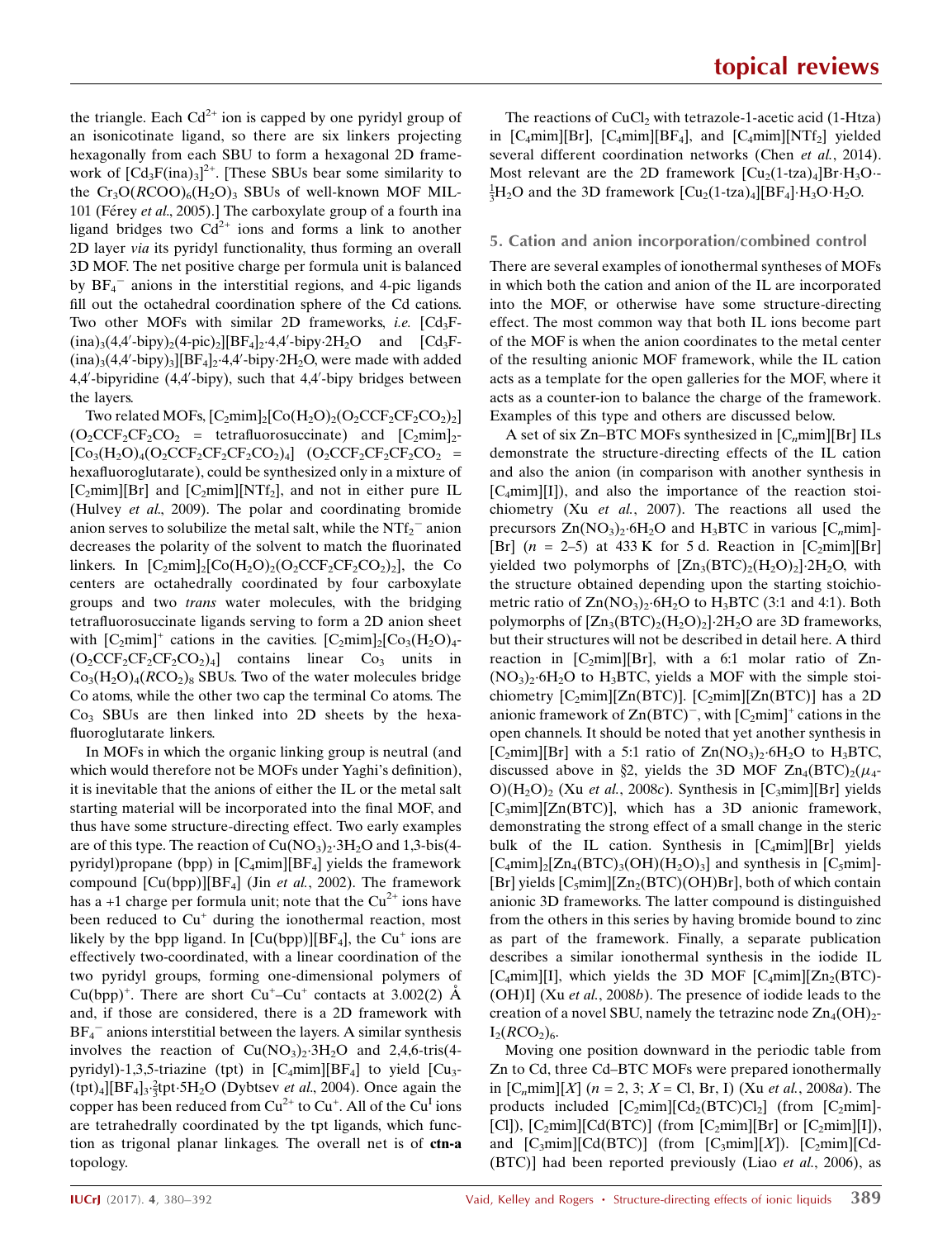## topical reviews

discussed in §3.2. When the more strongly coordinating chloride-containing IL is used,  $[C_2 \text{min}][\text{Cd}_2(\text{BTC})\text{Cl}_2]$  is obtained. It contains  $Cd_2Cl_4$  units linked by  $BTC^{3-}$  to form a 3D framework. If the IL cation is changed to  $[C_3min]^+$ , the MOF  $[C_3$ mim] $[Cd(BTC)]$  is obtained, which has a  $[Cd-$ (BTC)]- framework with the same topology as that in  $[C_2min][Cd(BTC)]$ , though with a small change in bonding (one carboxylate group changes its coordination from bidentate to monodentate). Interestingly, in no case is a halide incorporated into the anionic framework, showing that a small change in the steric bulk of the IL cation determines whether the IL anion becomes part of the MOF.

The reaction of  $Ni(OAc)<sub>2</sub>·4H<sub>2</sub>O$  with H<sub>3</sub>BTC in the nine different ILs  $[C_n m i m][X]$  (*n* = 2, 3, 4; *X* = Cl, Br, I) gave five different MOFs of two different structure types, as shown schematically in Fig. 5 (Xu et al., 2009). The products are  $[C_{n}min]_{2}[Ni_{3}(BTC)_{2}(OAc)_{2}]$   $[n = 2(A1), 3(A2),$  or 4  $(A3)]$ and  $[C_nmin]_2[N_3(H-BTC)_4(H_2O)_2]$  [n = 3 (B1) or 4 (B2)]. In no case is any halide incorporated into the MOF, but for the  $[C_3$ mim]<sup>+</sup> and  $[C_4$ mim]<sup>+</sup> ILs, the identity of the halide determines which structure type is obtained:  $[C<sub>3</sub>min][Cl]$  and  $[C_3$ mim][Br] give structure type **A**, while  $[C_3$ mim][I] gives structure type  $\mathbf{B}$ ; [C<sub>4</sub>mim][Cl] gives structure type  $\mathbf{A}$ , while  $[C_4$ mim][Br] and  $[C_4$ mim][I] give structure type **B** (all shown in Fig. 5). In both structure types, there are linear  $Ni<sub>3</sub>$  units bridged by  $BTC^{3-}$  carboxylate groups, which are then linked to form 2D layers. Those 2D layers are in turn linked to form 3D frameworks, as shown schematically in Fig. 5. The main point of interest in this set of MOFs is the formation of two different MOF structure types, in some cases with the same cation. The cavities within the anionic framework of the B structure are larger than those in the A structure, so it is unsurprising that the B structure tends to form for the larger cations. However, the formation of two different structures containing the same cation  $(A2 \text{ and } B1; A3 \text{ and } B2)$  indicates that there may be a kinetic effect where the IL halide anion induces the crystallization of one structure type in favor of the other. Another possibility is that the relative basicity of the halide anions of the IL exerts thermodynamic control on the structure type obtained: structure B, in which the BTC is singly protonated, is favored when less basic anions are used.

## 6. Other structure-directing effects

In one set of Co–HBTC MOFs, it is the hydrogen bonding of various added amines that directs the structure that is formed (Lin et al., 2008). All of the synthetic reactions involved  $Co(OAc)<sub>2</sub>·4H<sub>2</sub>O$  and H<sub>3</sub>BTC in  $[C<sub>2</sub>min][Br]$  with an added amine, including 4,4'-bipy, imidazole, and 1,4-diazabicyclooctane (DABCO). The products were  $[C_2mim][Br][C_0]$  $(HBTC)_2(4,4'-bipy)_3$ ,  $[C_2min][Br][Co(HBTC)(4,4'-bipy)_2]$ . 4,4'-bipy,  $[C_2 \text{min}][\text{Co}(BTC)(\text{imidazole})]$ , and  $[C_2 \text{min}]_2[C_0 (BTC)_2(H_2DABCO)$ ]. All of the compounds have 2D Co– BTC coordination networks, but have different 3D structures directed by both the coordination of the amines to the Co centers (for the 4,4'-bipy and imidazole compounds), and hydrogen bonding between the amines and residual carboxylic acid functionalities (or carboxylate group, in the case of imidazole).

Another MOF shows the templating effects of hydrated potassium cations. The reaction of  $Cd(NO<sub>3</sub>)<sub>2</sub>·4H<sub>2</sub>O, H<sub>4</sub>BTetC,$ and KCl in  $[C_2mim][Br]$  yielded  $[K_2(H_2O)_8][Cd_3(BTetC)_2]$  (Ji et al., 2008). The porous anionic framework of  $\lceil Cd_3 (BTetC)<sub>2</sub>$ <sup>2-</sup> contains Cd<sub>3</sub> units bound by eight carboxylate groups of four  $B\text{Tet}C^{4-}$  linkers. These  $Cd_3$  units are linked in three dimensions to leave open one-dimensional (1D) channels, which contain  $[K_2(H_2O)_8]^{2+}$  chains. Each  $K^+$  is eightcoordinate, with two monodentate waters of coordination, four bridging waters to form the chains, and two carboxylate groups that are also part of the  $\left[Cd_{3}(B\textrm{Tet}C)_{2}\right]^{2-}$  network.

There are two reported ionothermal syntheses of a single enantiomer of chiral MOFs using ILs containing chiral and enantiomerically pure anions. In neither case is the IL anion incorporated as part of the MOF, but the chirality of the anion directs the MOF structure toward only one enantiomer. In the first example,  $Ni(OAc)_{2} \cdot 4H_{2}O$  was reacted with  $H_{3}BTC$  in [C4mim][l-aspartate] to form the homochiral MOF  $[C_4$ mim]<sub>2</sub>[Ni(HBTC)<sub>2</sub>(H<sub>2</sub>O)<sub>2</sub>], which crystallizes in the space group  $P4_12_12$  (Lin *et al.*, 2007*a*). The nodes of the structure consist of Ni coordinated by four monodentate carboxylate groups and two water molecules, and these 4-connected nodes are linked to form a diamondoid (dia) network. The chirality of the MOF results from the  $4<sub>1</sub>$  screw axis, which leads to a helical arrangement of the Ni SBUs. If the reaction is performed in  $[C_4mim][p$ -aspartate], the same compound is obtained with the opposite chirality. In the second example of this type of chiral induction, the reaction of  $Cu(NO<sub>3</sub>)<sub>2</sub>·3H<sub>2</sub>O$ with H<sub>2</sub>-1,4-NDC in a mixture of  $[C_2mim][L$ -lactate] and  $[C_2$ mim][BF<sub>4</sub>] yielded  $[C_2$ mim][NaCu(1,4-NDC)<sub>2</sub>] (Liu *et al.*, 2013). The  $Na<sup>+</sup>$  originates from an impurity in the  $[C<sub>2</sub>min][BF<sub>4</sub>]$  IL. The compound crystallizes in the space group  $P_1$ , and it is once again the  $4_1$  screw axis that is the origin of the chirality.

### 7. Conclusions

A large number of MOF and MOF-like framework materials have been synthesized in IL solvents. The ILs very often exert structure-directing effects, commonly through the incorporation of the IL cation (as a charge-balancing ion within the galleries of the MOF), anion (usually coordinated to a metal center within an overall negatively charged MOF framework), or both. Even when no part of the IL is incorporated into the MOF, the IL can exert a structure-directing effect, as occurs when different IL anions direct the crystallization of different MOF polymorphs, or when a chiral IL anion directs the formation of one enantiomer of a chiral MOF.

In the ionothermal syntheses described herein, the ILs very often contain halide anions (most commonly chloride and bromide, but also iodide), certainly much more than is common in other applications of ILs, where weakly coordinating and chemically inert anions, such as  $PF_6^-$  and  $NTf_2^-$ , have found more widespread use. The moderate coordinating ability of the halides makes them useful in the solubilization of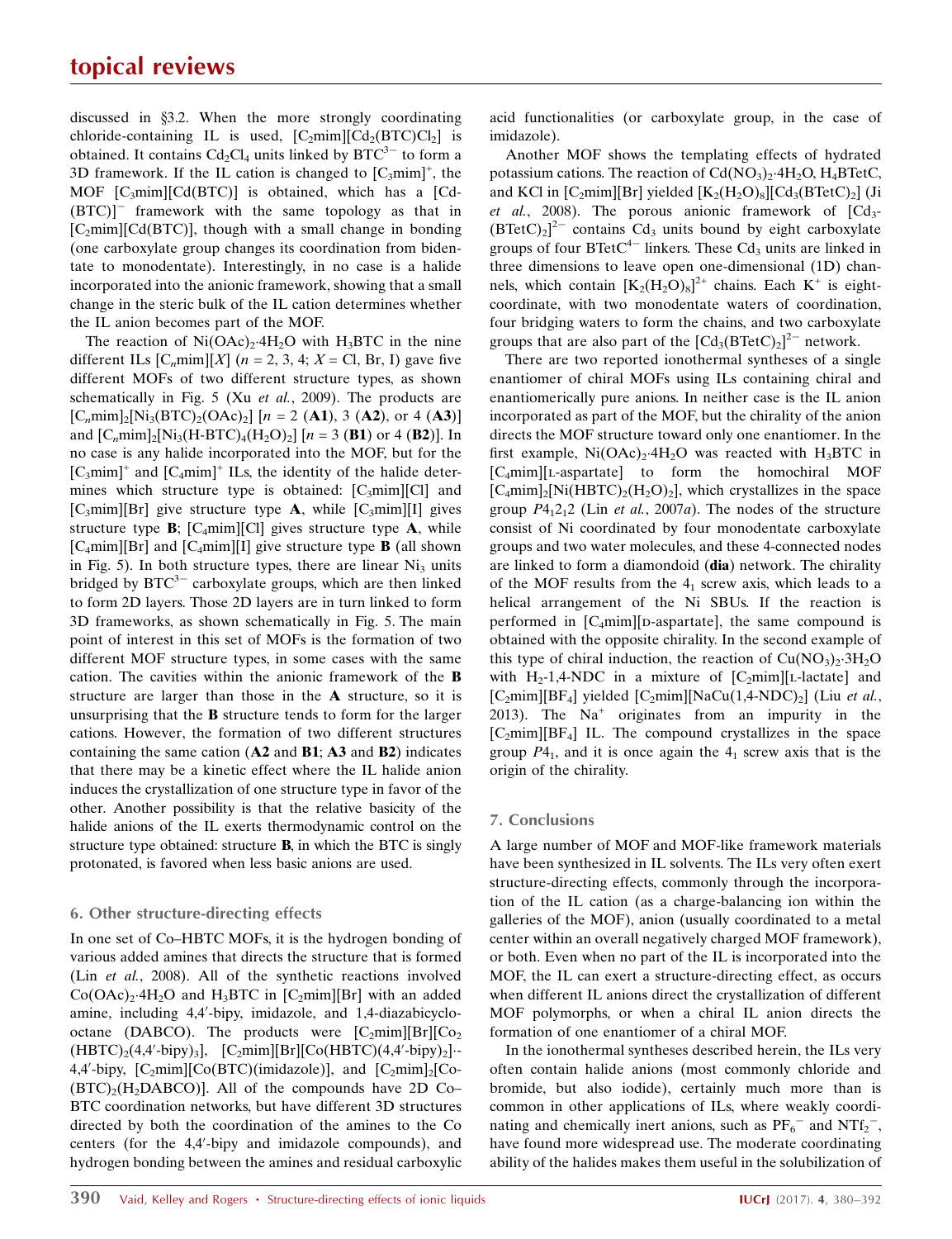the metal-containing precursors for MOFs and crystallization of the MOFs themselves. The coordinating ability of the halides can also lead to their incorporation into the MOF framework. The cations of the ILs in ionothermal MOF syntheses are most commonly of the  $[C_n m i m]^+$  type, which is likely due to their easy availability and the fact that their asymmetric structure leads to melting points below 373 K for most  $[C_{n}]$ <sup>+</sup> halides. This points to new opportunities for non-imidazolium ILs in MOF synthesis, where different cations would impose new steric constraints on the MOFs and likely lead to new materials. The room-temperature ionic liquid trihexyltetradecylphosphonium chloride, for example, contains a cation that is significantly larger and of a different shape from  $[C_nmin]^+$  cations, and it and related ILs are good candidates for future syntheses of new MOFs by ionothermal methods.

#### Funding information

The following funding is acknowledged: Natural Sciences and Engineering Research Council of Canada (Discovery grant No. RGPIN-2016-04944); Canada Excellence Research Chairs Program, Government of Canada.

#### References

- [Banerjee, D., Cairns, A. J., Liu, J., Motkuri, R. K., Nune, S. K.,](http://scripts.iucr.org/cgi-bin/cr.cgi?rm=pdfbb&cnor=lq5007&bbid=BB1) [Fernandez, C. A., Krishna, R., Strachan, D. M. & Thallapally, P. K.](http://scripts.iucr.org/cgi-bin/cr.cgi?rm=pdfbb&cnor=lq5007&bbid=BB1) (2015). [Acc. Chem. Res.](http://scripts.iucr.org/cgi-bin/cr.cgi?rm=pdfbb&cnor=lq5007&bbid=BB1) 48, 211–219.
- [Batten, S. R., Champness, N. R., Chen, X.-M., Garcia-Martinez, J.,](http://scripts.iucr.org/cgi-bin/cr.cgi?rm=pdfbb&cnor=lq5007&bbid=BB2) Kitagawa, S., Ohrström, L., O'Keeffe, M., Paik Suh, M. & Reedijk, J. (2013). [Pure Appl. Chem.](http://scripts.iucr.org/cgi-bin/cr.cgi?rm=pdfbb&cnor=lq5007&bbid=BB2) 85, 1715–1724.
- [Cao, H.-Y., Liu, Q.-Y., Gao, M.-J., Wang, Y.-L., Chen, L.-L. & Liu, Y.](http://scripts.iucr.org/cgi-bin/cr.cgi?rm=pdfbb&cnor=lq5007&bbid=BB3) (2014). [Inorg. Chim. Acta](http://scripts.iucr.org/cgi-bin/cr.cgi?rm=pdfbb&cnor=lq5007&bbid=BB3), 414, 226–233.
- [Chen, W.-X., Ren, Y.-P., Long, L.-S., Huang, R.-B. & Zheng, L.-S.](http://scripts.iucr.org/cgi-bin/cr.cgi?rm=pdfbb&cnor=lq5007&bbid=BB4) (2009). [CrystEngComm](http://scripts.iucr.org/cgi-bin/cr.cgi?rm=pdfbb&cnor=lq5007&bbid=BB4), 11, 1522–1525.
- [Chen, J., Wang, S.-H., Liu, Z.-F., Wu, M.-F., Xiao, Y., Zheng, F.-K.,](http://scripts.iucr.org/cgi-bin/cr.cgi?rm=pdfbb&cnor=lq5007&bbid=BB5) [Guo, G.-C. & Huang, J.-S. \(2014\).](http://scripts.iucr.org/cgi-bin/cr.cgi?rm=pdfbb&cnor=lq5007&bbid=BB5) New J. Chem. 38, 269–276.
- [Chen, S., Zhang, J. & Bu, X. \(2008\).](http://scripts.iucr.org/cgi-bin/cr.cgi?rm=pdfbb&cnor=lq5007&bbid=BB6) Inorg. Chem. 47, 5567–5569.
- [Chen, W.-X., Zhuang, G.-L., Zhao, H.-X., Long, L.-S., Huang, R.-B. &](http://scripts.iucr.org/cgi-bin/cr.cgi?rm=pdfbb&cnor=lq5007&bbid=BB7) [Zheng, L.-S. \(2011\).](http://scripts.iucr.org/cgi-bin/cr.cgi?rm=pdfbb&cnor=lq5007&bbid=BB7) Dalton Trans. 40, 10237–10241.
- Clavel, G., Larionova, J., Guari, Y. & Guérin, C. (2006). Chem. Eur. J. 12[, 3798–3804.](http://scripts.iucr.org/cgi-bin/cr.cgi?rm=pdfbb&cnor=lq5007&bbid=BB8)
- [Cooper, E. R., Andrews, C. D., Wheatley, P. S., Webb, P. B., Wormald,](http://scripts.iucr.org/cgi-bin/cr.cgi?rm=pdfbb&cnor=lq5007&bbid=BB9) [P. & Morris, R. E. \(2004\).](http://scripts.iucr.org/cgi-bin/cr.cgi?rm=pdfbb&cnor=lq5007&bbid=BB9) Nature, 430, 1012–1016.
- [Davis, T. M., Liu, A. T., Lew, C. M., Xie, D., Benin, A. I., Elomari, S.,](http://scripts.iucr.org/cgi-bin/cr.cgi?rm=pdfbb&cnor=lq5007&bbid=BB10) [Zones, S. I. & Deem, M. W. \(2016\).](http://scripts.iucr.org/cgi-bin/cr.cgi?rm=pdfbb&cnor=lq5007&bbid=BB10) Chem. Mater. 28, 708–711.
- [Dybtsev, D. N., Chun, H. & Kim, K. \(2004\).](http://scripts.iucr.org/cgi-bin/cr.cgi?rm=pdfbb&cnor=lq5007&bbid=BB11) Chem. Commun. pp. [1594–1595.](http://scripts.iucr.org/cgi-bin/cr.cgi?rm=pdfbb&cnor=lq5007&bbid=BB11)
- [Entley, W. R. & Girolami, G. S. \(1994\).](http://scripts.iucr.org/cgi-bin/cr.cgi?rm=pdfbb&cnor=lq5007&bbid=BB12) Inorg. Chem. 33, 5165– [5166.](http://scripts.iucr.org/cgi-bin/cr.cgi?rm=pdfbb&cnor=lq5007&bbid=BB12)
- [Entley, W. R. & Girolami, G. S. \(1995\).](http://scripts.iucr.org/cgi-bin/cr.cgi?rm=pdfbb&cnor=lq5007&bbid=BB13) Science, 268, 397–400.
- Férey, G., Mellot-Draznieks, C., Serre, C., Millange, F., Dutour, J., Surblé, S. & Margiolaki, I. (2005). Science, 309, 2040-2042.
- [Freudenmann, D., Wolf, S., Wolff, M. & Feldmann, C. \(2011\).](http://scripts.iucr.org/cgi-bin/cr.cgi?rm=pdfbb&cnor=lq5007&bbid=BB15) Angew. [Chem. Int. Ed.](http://scripts.iucr.org/cgi-bin/cr.cgi?rm=pdfbb&cnor=lq5007&bbid=BB15) 50, 11050–11060.
- [Fu, H., Li, Y., Lu, Y., Chen, W., Wu, Q., Meng, J., Wang, X., Zhang, Z.](http://scripts.iucr.org/cgi-bin/cr.cgi?rm=pdfbb&cnor=lq5007&bbid=BB16) [& Wang, E. \(2011\).](http://scripts.iucr.org/cgi-bin/cr.cgi?rm=pdfbb&cnor=lq5007&bbid=BB16) Cryst. Growth Des. 11, 458–465.
- [Fu, H., Qin, C., Lu, Y., Zhang, Z.-M., Li, Y.-G., Su, Z.-M., Li, W.-L. &](http://scripts.iucr.org/cgi-bin/cr.cgi?rm=pdfbb&cnor=lq5007&bbid=BB17) Wang, E.-B. (2012). [Angew. Chem. Int. Ed.](http://scripts.iucr.org/cgi-bin/cr.cgi?rm=pdfbb&cnor=lq5007&bbid=BB17) 51, 7985-7989.
- [Hao, Y., Peng, J., Hu, S., Li, J. & Zhai, M. \(2010\).](http://scripts.iucr.org/cgi-bin/cr.cgi?rm=pdfbb&cnor=lq5007&bbid=BB18) Thermochim. Acta, 501[, 78–83.](http://scripts.iucr.org/cgi-bin/cr.cgi?rm=pdfbb&cnor=lq5007&bbid=BB18)
- Hermes, S., Schröder, F., Amirjalayer, S., Schmid, R. & Fischer, R. A. (2006). [J. Mater. Chem.](http://scripts.iucr.org/cgi-bin/cr.cgi?rm=pdfbb&cnor=lq5007&bbid=BB19) 16, 2464–2472.
- [Hogben, T., Douthwaite, R. E., Gillie, L. J. & Whitwood, A. C. \(2006\).](http://scripts.iucr.org/cgi-bin/cr.cgi?rm=pdfbb&cnor=lq5007&bbid=BB20) [CrystEngComm](http://scripts.iucr.org/cgi-bin/cr.cgi?rm=pdfbb&cnor=lq5007&bbid=BB20), 8, 866–868.
- [Horcajada, P., Gref, R., Baati, T., Allan, P. K., Maurin, G., Couvreur, P.,](http://scripts.iucr.org/cgi-bin/cr.cgi?rm=pdfbb&cnor=lq5007&bbid=BB21) Férey, G., Morris, R. E. & Serre, C. (2012). Chem. Rev. 112, 1232-[1268.](http://scripts.iucr.org/cgi-bin/cr.cgi?rm=pdfbb&cnor=lq5007&bbid=BB21)
- [Hoskins, B. F. & Robson, R. \(1989\).](http://scripts.iucr.org/cgi-bin/cr.cgi?rm=pdfbb&cnor=lq5007&bbid=BB22) J. Am. Chem. Soc. 111, 5962– [5964.](http://scripts.iucr.org/cgi-bin/cr.cgi?rm=pdfbb&cnor=lq5007&bbid=BB22)
- [Hulvey, Z., Wragg, D. S., Lin, Z., Morris, R. E. & Cheetham, A. K.](http://scripts.iucr.org/cgi-bin/cr.cgi?rm=pdfbb&cnor=lq5007&bbid=BB23) (2009). Dalton Trans. [pp. 1131–1135.](http://scripts.iucr.org/cgi-bin/cr.cgi?rm=pdfbb&cnor=lq5007&bbid=BB23)
- [Ji, W.-J., Zhai, Q.-G., Hu, M.-C., Li, S.-N., Jiang, Y.-C. & Wang, Y.](http://scripts.iucr.org/cgi-bin/cr.cgi?rm=pdfbb&cnor=lq5007&bbid=BB24) (2008). [Inorg. Chem. Commun.](http://scripts.iucr.org/cgi-bin/cr.cgi?rm=pdfbb&cnor=lq5007&bbid=BB24) 11, 1455–1458.
- [Ji, W.-J., Zhai, Q.-G., Li, S.-N., Jiang, Y.-C. & Hu, M.-C. \(2011\).](http://scripts.iucr.org/cgi-bin/cr.cgi?rm=pdfbb&cnor=lq5007&bbid=BB25) Chem. Commun. 47[, 3834–3836.](http://scripts.iucr.org/cgi-bin/cr.cgi?rm=pdfbb&cnor=lq5007&bbid=BB25)
- [Jiang, J., Zhao, Y. & Yaghi, O. M. \(2016\).](http://scripts.iucr.org/cgi-bin/cr.cgi?rm=pdfbb&cnor=lq5007&bbid=BB26) J. Am. Chem. Soc. 138, [3255–3265.](http://scripts.iucr.org/cgi-bin/cr.cgi?rm=pdfbb&cnor=lq5007&bbid=BB26)
- [Jin, K., Huang, X., Pang, L., Li, J., Appel, A. & Wherland, S. \(2002\).](http://scripts.iucr.org/cgi-bin/cr.cgi?rm=pdfbb&cnor=lq5007&bbid=BB27) [Chem. Commun.](http://scripts.iucr.org/cgi-bin/cr.cgi?rm=pdfbb&cnor=lq5007&bbid=BB27) pp. 2872–2873.
- [Kelley, S. P. & Rogers, R. D. \(2015\).](http://scripts.iucr.org/cgi-bin/cr.cgi?rm=pdfbb&cnor=lq5007&bbid=BB28) Aldrichim. Acta, 48, e1–e2.
- [Kim, J., Chen, B., Reineke, T. M., Li, H., Eddaoudi, M., Moler, D. B.,](http://scripts.iucr.org/cgi-bin/cr.cgi?rm=pdfbb&cnor=lq5007&bbid=BB29) [O'Keeffe, M. & Yaghi, O. M. \(2001\).](http://scripts.iucr.org/cgi-bin/cr.cgi?rm=pdfbb&cnor=lq5007&bbid=BB29) J. Am. Chem. Soc. 123, 8239– [8247.](http://scripts.iucr.org/cgi-bin/cr.cgi?rm=pdfbb&cnor=lq5007&bbid=BB29)
- [Kreno, L. E., Leong, K., Farha, O. K., Allendorf, M., Van Duyne, R. P.](http://scripts.iucr.org/cgi-bin/cr.cgi?rm=pdfbb&cnor=lq5007&bbid=BB30) [& Hupp, J. T. \(2012\).](http://scripts.iucr.org/cgi-bin/cr.cgi?rm=pdfbb&cnor=lq5007&bbid=BB30) Chem. Rev. 112, 1105–1125.
- [Kuhlman, R., Schimek, G. L. & Kolis, J. W. \(1999\).](http://scripts.iucr.org/cgi-bin/cr.cgi?rm=pdfbb&cnor=lq5007&bbid=BB31) Inorg. Chem. 38, [194–196.](http://scripts.iucr.org/cgi-bin/cr.cgi?rm=pdfbb&cnor=lq5007&bbid=BB31)
- [Larionova, J., Guari, Y., Tokarev, A., Chelebaeva, E., Luna, C.,](http://scripts.iucr.org/cgi-bin/cr.cgi?rm=pdfbb&cnor=lq5007&bbid=BB32) Sangregorio, C., Caneschi, A. & Guérin, C. (2008). Inorg. Chim. Acta, 361, 3988-3996.
- [Li, H., Eddaoudi, M., O'Keeffe, M. & Yaghi, M. \(1999\).](http://scripts.iucr.org/cgi-bin/cr.cgi?rm=pdfbb&cnor=lq5007&bbid=BB33) Nature, 402, [276–279.](http://scripts.iucr.org/cgi-bin/cr.cgi?rm=pdfbb&cnor=lq5007&bbid=BB33)
- [Li, S.-Y. & Liu, Z.-H. \(2015\).](http://scripts.iucr.org/cgi-bin/cr.cgi?rm=pdfbb&cnor=lq5007&bbid=BB34) J. Coord. Chem. 68, 1765–1775.
- [Liao, J.-H. & Huang, W.-C. \(2006\).](http://scripts.iucr.org/cgi-bin/cr.cgi?rm=pdfbb&cnor=lq5007&bbid=BB35) Inorg. Chem. Commun. 9, 1227– [1231.](http://scripts.iucr.org/cgi-bin/cr.cgi?rm=pdfbb&cnor=lq5007&bbid=BB35)
- [Liao, J.-H., Wu, P.-C. & Huang, W.-C. \(2006\).](http://scripts.iucr.org/cgi-bin/cr.cgi?rm=pdfbb&cnor=lq5007&bbid=BB36) Cryst. Growth Des. 6, [1062–1063.](http://scripts.iucr.org/cgi-bin/cr.cgi?rm=pdfbb&cnor=lq5007&bbid=BB36)
- [Lin, Z., Li, Y., Slawin, A. M. Z. & Morris, R. E. \(2008\).](http://scripts.iucr.org/cgi-bin/cr.cgi?rm=pdfbb&cnor=lq5007&bbid=BB37) Dalton Trans. [pp. 3989.](http://scripts.iucr.org/cgi-bin/cr.cgi?rm=pdfbb&cnor=lq5007&bbid=BB37)
- [Lin, Z., Slawin, A. M. Z. & Morris, R. E. \(2007](http://scripts.iucr.org/cgi-bin/cr.cgi?rm=pdfbb&cnor=lq5007&bbid=BB38)a). J. Am. Chem. Soc. 129[, 4880–4881.](http://scripts.iucr.org/cgi-bin/cr.cgi?rm=pdfbb&cnor=lq5007&bbid=BB38)
- [Lin, Z., Wragg, D. S. & Morris, R. E. \(2006\).](http://scripts.iucr.org/cgi-bin/cr.cgi?rm=pdfbb&cnor=lq5007&bbid=BB39) Chem. Commun. pp. [2021–2023.](http://scripts.iucr.org/cgi-bin/cr.cgi?rm=pdfbb&cnor=lq5007&bbid=BB39)
- [Lin, Z., Wragg, D. S., Warren, J. E. & Morris, R. E. \(2007](http://scripts.iucr.org/cgi-bin/cr.cgi?rm=pdfbb&cnor=lq5007&bbid=BB40)b). J. Am. Chem. Soc. 129[, 10334–10335.](http://scripts.iucr.org/cgi-bin/cr.cgi?rm=pdfbb&cnor=lq5007&bbid=BB40)
- [Liu, J., Thallapally, P. K., McGrail, B. P., Brown, D. R. & Liu, J. \(2012\).](http://scripts.iucr.org/cgi-bin/cr.cgi?rm=pdfbb&cnor=lq5007&bbid=BB41) [Chem. Soc. Rev.](http://scripts.iucr.org/cgi-bin/cr.cgi?rm=pdfbb&cnor=lq5007&bbid=BB41) 41, 2308–2322.
- [Liu, Q.-Y., Xiong, W.-L., Liu, C.-M., Wang, Y.-L., Wei, J.-J., Xiahou,](http://scripts.iucr.org/cgi-bin/cr.cgi?rm=pdfbb&cnor=lq5007&bbid=BB42) [Z.-J. & Xiong, L.-H. \(2013\).](http://scripts.iucr.org/cgi-bin/cr.cgi?rm=pdfbb&cnor=lq5007&bbid=BB42) Inorg. Chem. 52, 6773–6775.
- [Lok, B. M., Cannan, T. R. & Messina, C. A. \(1983\).](http://scripts.iucr.org/cgi-bin/cr.cgi?rm=pdfbb&cnor=lq5007&bbid=BB43) Zeolites, 3, 282– [291.](http://scripts.iucr.org/cgi-bin/cr.cgi?rm=pdfbb&cnor=lq5007&bbid=BB43)
- [Martins, G. A. V., Byrne, P. J., Allan, P., Teat, S. J., Slawin, A. M. Z., Li,](http://scripts.iucr.org/cgi-bin/cr.cgi?rm=pdfbb&cnor=lq5007&bbid=BB44) [Y. & Morris, R. E. \(2010\).](http://scripts.iucr.org/cgi-bin/cr.cgi?rm=pdfbb&cnor=lq5007&bbid=BB44) Dalton Trans. 39, 1758–1762.
- [Mondal, S. S., Bhunia, A., Attallah, A. G., Matthes, P. R., Kelling, A.,](http://scripts.iucr.org/cgi-bin/cr.cgi?rm=pdfbb&cnor=lq5007&bbid=BB45) Schilde, U., Müller-Buschbaum, K., Krause-Rehberg, R., Janiak, C. [& Holdt, H.-J. \(2016\).](http://scripts.iucr.org/cgi-bin/cr.cgi?rm=pdfbb&cnor=lq5007&bbid=BB45) Chem. Eur. J. 22, 6905–6913.
- [Mondal, S. S., Bhunia, A., Demeshko, S., Kelling, A., Schilde, U.,](http://scripts.iucr.org/cgi-bin/cr.cgi?rm=pdfbb&cnor=lq5007&bbid=BB46) [Janiak, C. & Holdt, H.-J. \(2014\).](http://scripts.iucr.org/cgi-bin/cr.cgi?rm=pdfbb&cnor=lq5007&bbid=BB46) CrystEngComm, 16, 39–42.
- [Morris, R. E. \(2009\).](http://scripts.iucr.org/cgi-bin/cr.cgi?rm=pdfbb&cnor=lq5007&bbid=BB47) Chem. Commun. pp. 2990.
- [O'Keeffe, M., Peskov, M. A., Ramsden, S. J. & Yaghi, O. M. \(2008\).](http://scripts.iucr.org/cgi-bin/cr.cgi?rm=pdfbb&cnor=lq5007&bbid=BB48) [Acc. Chem. Res.](http://scripts.iucr.org/cgi-bin/cr.cgi?rm=pdfbb&cnor=lq5007&bbid=BB48) 41, 1782–1789.
- [Parnham, E. R. & Morris, R. E. \(2007\).](http://scripts.iucr.org/cgi-bin/cr.cgi?rm=pdfbb&cnor=lq5007&bbid=BB49) Acc. Chem. Res. 40, 1005– [1013.](http://scripts.iucr.org/cgi-bin/cr.cgi?rm=pdfbb&cnor=lq5007&bbid=BB49)
- [Rogers, R. D. & Seddon, K. R. \(2003\).](http://scripts.iucr.org/cgi-bin/cr.cgi?rm=pdfbb&cnor=lq5007&bbid=BB50) Science, 302, 792–793.
- Sels, B. & Kustov, L. (2016). [Zeolites and Zeolite-Like Materials](http://scripts.iucr.org/cgi-bin/cr.cgi?rm=pdfbb&cnor=lq5007&bbid=BB51). [Amsterdam: Elsevier Science and Technology Books.](http://scripts.iucr.org/cgi-bin/cr.cgi?rm=pdfbb&cnor=lq5007&bbid=BB51)
- [Seoane, B., Castellanos, S., Dikhtiarenko, A., Kapteijn, F. & Gascon,](http://scripts.iucr.org/cgi-bin/cr.cgi?rm=pdfbb&cnor=lq5007&bbid=BB52) J. (2016). [Coord. Chem. Rev.](http://scripts.iucr.org/cgi-bin/cr.cgi?rm=pdfbb&cnor=lq5007&bbid=BB52) 307, 147–187.
- [Suh, M. P., Park, H. J., Prasad, T. K. & Lim, D.-W. \(2012\).](http://scripts.iucr.org/cgi-bin/cr.cgi?rm=pdfbb&cnor=lq5007&bbid=BB53) Chem. Rev. 112[, 782–835.](http://scripts.iucr.org/cgi-bin/cr.cgi?rm=pdfbb&cnor=lq5007&bbid=BB53)